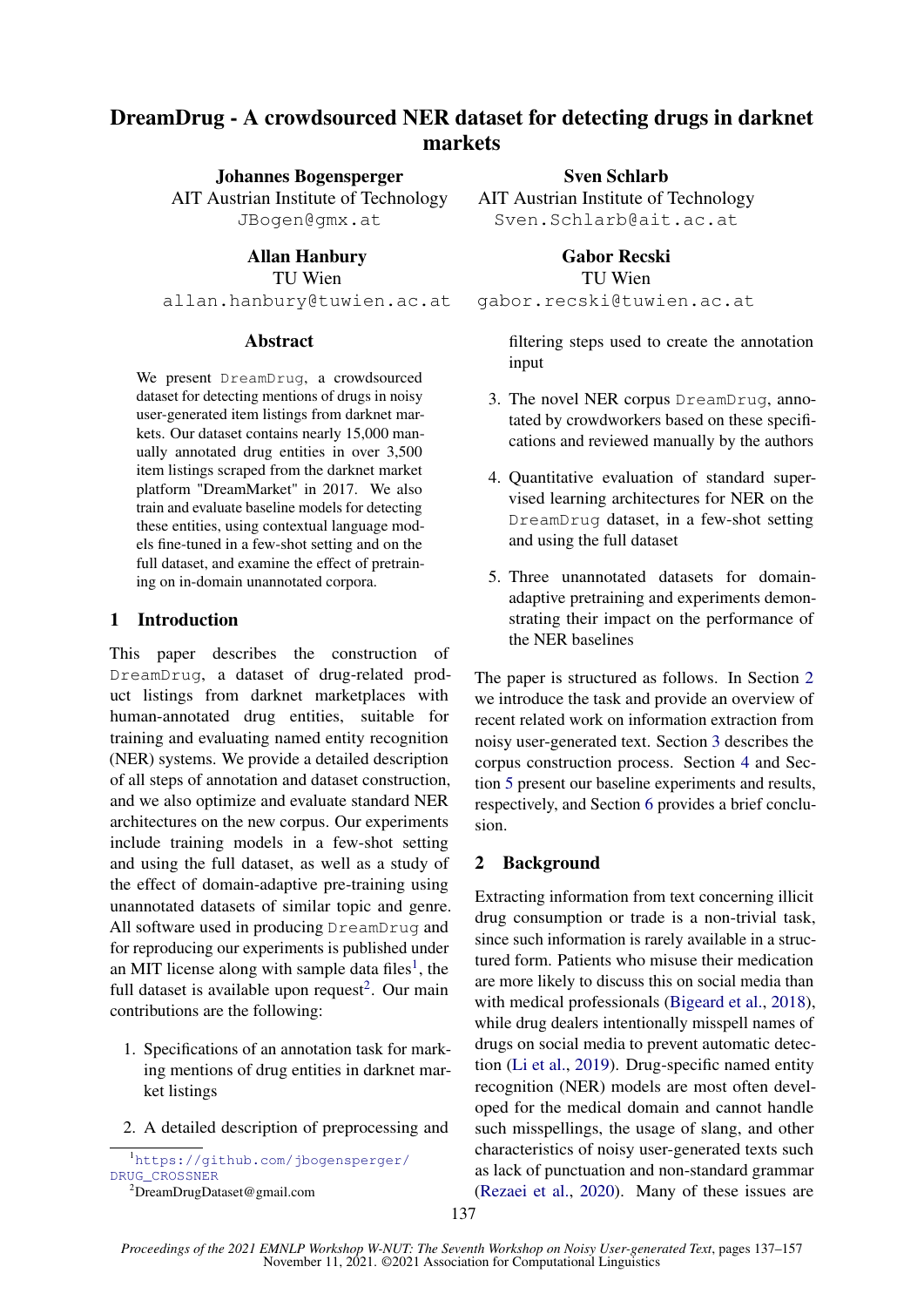*peruanse 92 cocain very good snife and for people tghe want cooking out very good smills good frech from the block orginail good good good AAA.*

Figure 1: Sample listing from the *DreamMarket* dataset

illustrated by the example listing from a darknet marketplace in Figure 1.

Still, many organizations are dependent on extracting information about drugs or similiar goods from noisy online sources. Public health organizations study drug use patterns in society such as the opioid epidemic in the United States (Ostling et al., 2018), pharmaceutical companies can collect evidence of adverse drug reactions from social media data (Chen et al., 2017), and law enforcement agencies can track illicit trading activities in darknet markets. Each of these use-cases can be supported by the automatic detection of drug entities in noisy user-generated text. To enable the development of such systems we create a dataset for training and evaluation by annotating drug-related item listings of darknet marketplaces. An example of such a listing is shown in Figure 2.

#### 2.1 NER in User-Generated Texts

Much of recent research on named entity recognition in user-generated texts was facilitated by the 2017 W-NUT Shared Task on Novel and Emerging Entity Recognition (Derczynski et al., 2017). The dataset provided by the organizers of the competition was compiled from a variety of social media sources (Twitter, Reddit, Youtube, StackExchange), annotated for 6 categories (person, location, corporation, product, creative work, group) by multiple crowdworkers, and corrected by the authors. The difficulty of the task of detecting novel entities in noisy domains is indicated by the relatively low performance of all competing systems. The top-performing system of Aguilar et al. (2017) achieved an average F-score of 41.86 on the evaluation dataset. Their system combines character- and word-level features with gazetteers for each entity type, and uses them as input to a Bidirectional Long Short-term Memory (BiLSTM) network with a Conditional Random Fields (CRF) classifier. Other top-performing approaches included Jansson and Liu (2017), who use LDA topic modeling for creating word-level features for an LSTM classifier with a CRF output layer, and Lin et al. (2017), who incorporated part-of-speech tags and dependency relations in their word representations and also used

a BiLSTM with CRF output layer. A significant improvement on this benchmark was achieved by Akbik et al. (2019b) using pooled contextualized embeddings, a method to aggregate character-level representations from contextual language models. This method is implemented in the FLAIR framework (Akbik et al., 2019a) and achieves an F-score of 49.59 on the W-NUT 2017 dataset.

We are aware of two annotated NER corpora from the darknet domain. Durrett et al. (2017) created a dataset for identifying products in cybercrime marketplace postings, annotating 1,938 posts across 4 forums. When training NER models on data from the same forum, they achieve F-score performances between 83 and 90, in a cross-forum setting their performance drops by 7-11 points. A more recent darknet dataset is NUToT (Nabki et al., 2020), containing 851 sentences from darknet sources annotated manually with the categories of the W-NUT challenge. Their experiments involve compensating for the absence of domain-specific gazetteers with Local Distance Neighbor (LDN) features, a method for enriching word representations with nearest neighbors in a word embedding space. Performance of top-performing systems on their dataset is in the range of 40 to 60 across categories (F-scores of entities). The corpus we introduce in this paper is annotated for a single entity type (drug) that is more specific than the categories of W-NUT and NUToT and allows our simple baselines to achieve F-scores above 70 even in a few-shot setting and above 80 when using the full dataset (see Section 5). In addition to enabling higher accuracy, we believe that NER datasets that correspond directly to a narrow information extraction task are better models of real-world NER use-cases than the commonly used datasets labeled for broad categories such as *person*, *location*, *organization*, or even *product*. While the fine-grained task definiton necessary for consistent annotation of DreamDrug (see Section 3.2) requires considerations specific to a single task, it also provides an example of the narrow and domain-specific entity categories that are typical of real-world NER applications. Besides providing a novel dataset and baseline models, our work also demonstrates that entity recognition tasks for narrow domains and specialized text genres can benefit from even small amounts of annotated data.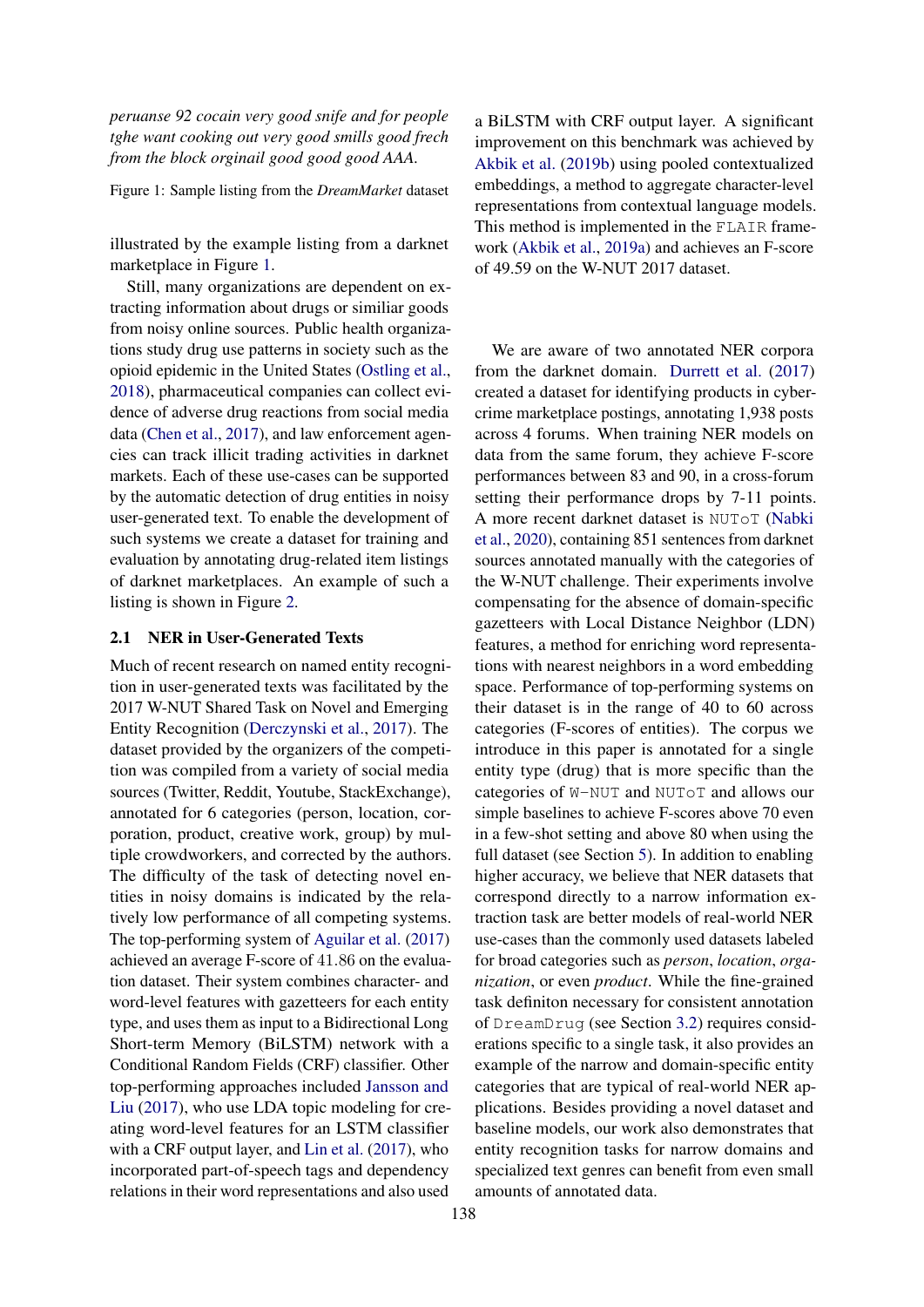

Figure 2: Sample drug item listing on the darknet platform *White House Market*

#### 2.2 Crowdsourcing for NER

Crowdsourcing, the practice of soliciting nonexpert annotators for assistance in creating datasets on a scale, usually with the help of online platforms, has become a standard practice of researchers aiming to build annotated corpora with limited resources. The most common scheme, where crowd workers are rewarded for each annotation task they complete, is sometimes referred to as *mechanized labor* (Sabou et al., 2014). In Section 3.3 we shall give a detailed description of the entire process of creating the DreamDrug dataset. For defining the Named Entity Recognition task we consult several recent sets of guidelines for NER tasks (Finin et al., 2010; Nédellec et al., 2006; Benikova et al., 2014). When designing the annotation process we rely on discussions of annotation methodologies in (Sabou et al., 2014) and (Fort et al., 2009). Approaches to measuring inter-annotator agreement are studied in detail by Asheghi et al. (2014), crowdsourcing techniques are discussed by Feyisetan et al. (2018), and we also rely on the work of Gomes et al. (2020) for initial effort estimation, which we see as essential in ensuring the ethical treatment of annotators.

#### 3 Corpus construction

#### 3.1 Data preparation

The starting point for our corpus construction process is a segment of the AZSecure dataset (Du et al., 2018) containing 91,463 darknet market listings scraped from *Dream Market*, collected between 2013 and 2017. Listing documents typically contain a product name and description along with metadata such as price, quantity, contact information of the vendor, etc. We extracted 45,446 items belonging to categories associated with drugs and performed a series of data cleaning steps. First, deduplication removed all listings containing exactly the same description text as another item listing. The English only step removed all listings with a description text categorized as other than English by the language-detection library (Shuyo, 2010). Next, outlier lengths removed listings with a description text longer than 3000 characters or shorter than 30 characters. While this step also removed some relevant content, it efficiently filtered product listings with long boilerplate sections (e.g. about delivery details),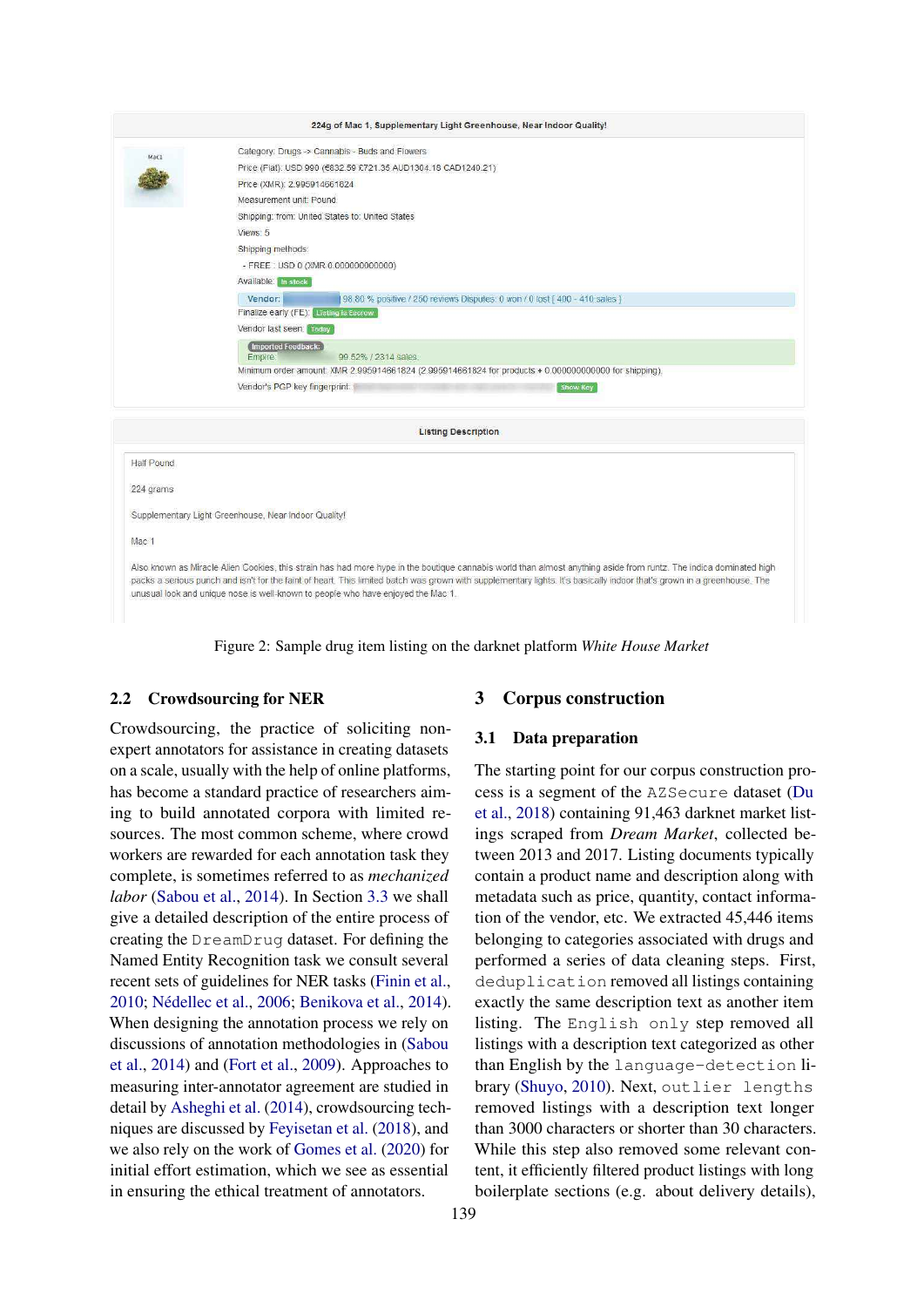as well as items that contained no relevant text (e.g. a product description might only state *Free shipping*). Finally, soft deduplication removed listings with a description text whose first 100 characters contained the same non-numeric characters as another listing's description, characteristic of listings of the same product with different quantities. The resulting dataset contains 11,674 items, Table 1 shows the number and percentage of listings removed by each filtering step.

| filtering step     | # removed | $%$ removed | # kept |
|--------------------|-----------|-------------|--------|
| deduplication      | 25,012    | 55.0%       | 20.434 |
| English only       | 2,102     | 10.3%       | 18,332 |
| outlier lengths    | 1.488     | $8.1\%$     | 16.844 |
| soft deduplication | 5.170     | $30.7\%$    | 11.674 |

Table 1: Number and percentage of item listings filtered in each step (see text for description of each step)

For the construction of the DreamDrug dataset we used the product name and product description fields of the 11,674 remaining listings, the final dataset contains 3,507 items randomly selected from this set. Common unique identifiers of vendors in the product description texts were replaced with random values. Telephone numbers were detected using the python library phonenumber<sup>3</sup>, email addresses and URLs were replaced using regular expressions (see Appendix B) and the  $faker<sup>4</sup>$ package, while vendor names were available as separate fields in the original database. Finally, product description texts were tokenized using  $Stanza<sup>5</sup>$ (Qi et al., 2020), version 1.2.0.

#### 3.2 Task definition

Our definition of which sequences of words constitute drug entities was developed in an initial set of experiments that involved manual annotation of 500 item listings by the authors. Our starting point was the definition used by the Food and Drug Administration (FDA) (U.S. Food and Drug Administration, 2021):

- 1. *"articles intended for use in the diagnosis, cure, mitigation, treatment, or prevention of disease"*
- 2. *"articles (other than food) intended to affect the structure or any function of the body of*

<sup>3</sup>https://pypi.org/project/ phonenumbers/

#### *man or other animals."*

The guidelines we developed for consistent annotation clarify that for an entity to be labeled it must uniquely identify a specific article according to the FDA definition. Besides direct mentions of substances (*cocaine, THC*, etc.), slang terms that clearly identify a drug, such as *speed* and *pep* for amphetamine or *Mary Jane* for cocaine, are also considered drug entities. Phrases that do not uniquely identify a substance, such as *Charley's mellow Sleeper Bars* or *Green Dom Perignon*, are not to be annotated. Following the FDA definition we do not annotate substances occurring naturally in the human body such as *testosterone* or *dopamine*. Phrases referring to the physical form of a drug only are also not annotated, even if the form is unique to a particular drug, as e.g. *blotter* is to LSD. The common term *mushroom* constitutes a corner case, as one may argue that it refers to the form of a drug, but since in this dataset it clearly identifies a particular chemical (psilocybin, the active agent of all types of *magic mushrooms*), we decided to annotate it as a drug entity. Some phrases describing drugs contain multiple elements that could each be annotated as a separate drug entity based on our definition. Examples include phrases such as *Viagra Sildenfanil* and *Haze weed* — we annotate these as two subsequent drug spans. The annotation guidelines provided to crowd workers contain a simplified description of our definition with examples and is presented in Appendix C. All documents annotated by crowd workers were subsequently reviewed and corrected manually by the authors to ensure high quality and consistent treatment of corner cases — details of the annotation and review process are presented in Section 3.3.

#### 3.3 Data annotation

Crowdsourced annotation was performed using the definition of drug entities presented in Section 3.2. The guidelines presented to annotators were revised several times during pilot experiments that involved the implementation of two annotation interface prototypes using the platforms Appen and Amazon Mechanical Turk (AMT), both of which are regularly used for annotating NER datasets (Jalal et al., 2020; Feyisetan et al., 2015; Bontcheva et al., 2017; Feyisetan et al., 2018). Appen was then chosen, primarily because of its built-in capabilities for evaluating annotator performance and for screening annotators using test questions. Due to an unexpected

<sup>4</sup>https://github.com/joke2k/faker

<sup>5</sup>https://stanfordnlp.github.io/stanza/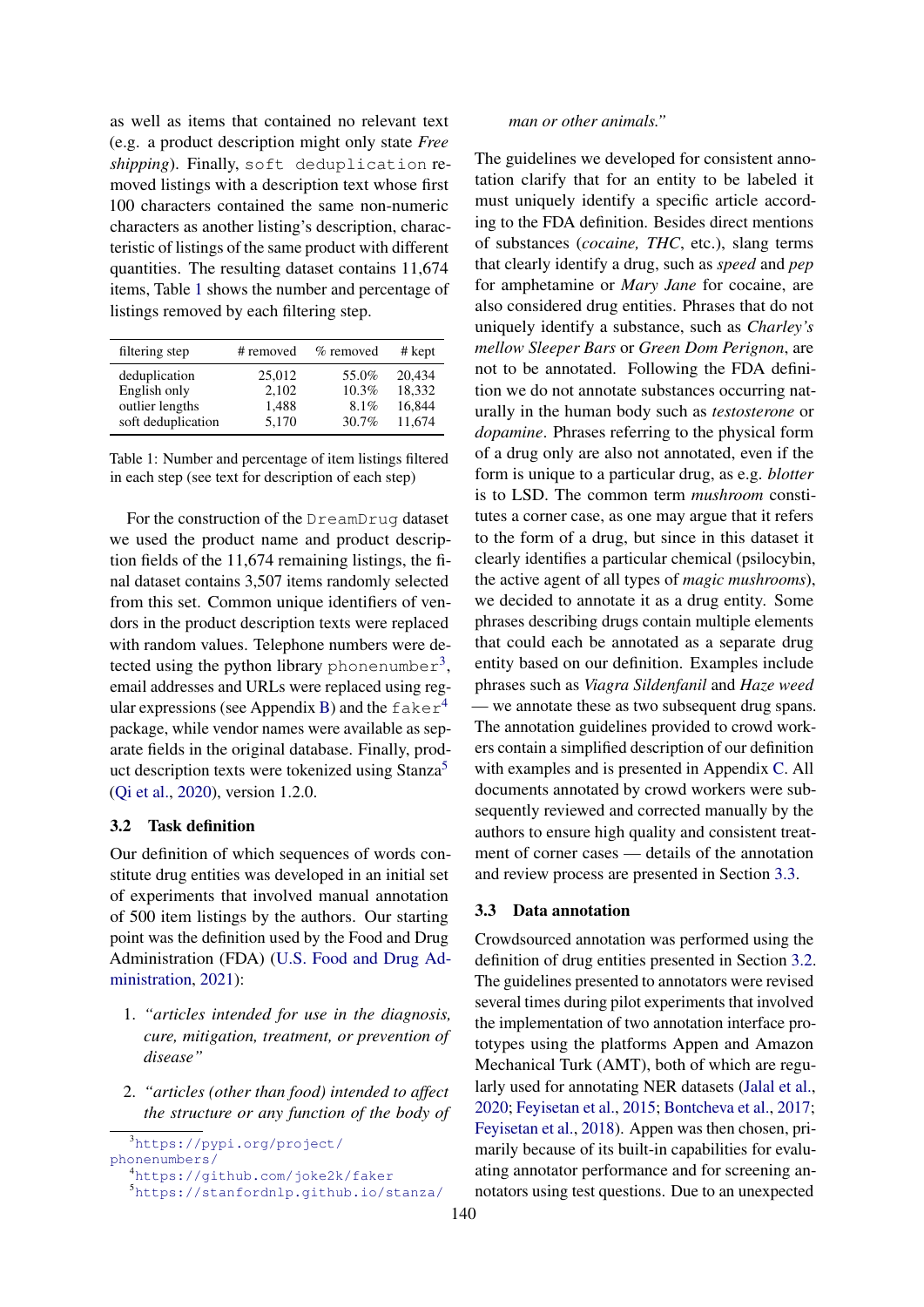## **Drug Labelling**

In this HIT we want you label all text spans, which clearly point to a specific drug or drug type.

**HOW TO DO THIS?** 

- 
- 
- 1. Read the Context above the text to get an idea of which items could be contained in the text<br>2. Read the provided drug description and label ALL spans which clearly identify a drug<br>3. Are you unsure about what is a drug

#### Keep in mind: Each span should Clearly identify a specific drug or drug type!

Practical examples are:

- 
- Clearly represent a specific drug e.g. hash, meth<br>• Chemical Compounds e.g. "3 , 4 methylphendiate"<br>• Short names e.g. XTC<br>• Agents e.g. THC, CBD or Diazepam
- 
- 
- · Slang drug names: Coke, Fent
- Drug categories e.g. Indica/hybrid, benzodiazipines, opiates<br>• Pill imprints e.g. "V-3923"
- 
- Chemical Details which extend the drug e.g. Viagra Sildenafil Citrate<br>• Legal or partial legal drugs e.g. "Alcohol", "Testosterone Enthalate", "Aspirin" or "Viagra"

DO NOT label tokens like:

- · Description/Adjectives like drug strength, colour, form (powder/pill..) or looks etc.
- $\bullet$
- Form of Drug: e.g. powder, pill, paste<br>Vague references like "this pill", "My Super Chocolate Bars" or "indoor bud"  $\bullet$
- Producer of drugs e.g. Pfizer  $\bullet$
- · Natural Chemicals in your body e.g. estrogen/dopamin

| 101608 - 1 x SUBUTEX BUPRENORPHINE 8mg by INDIVIOR                     | Labels      | $\times$    |
|------------------------------------------------------------------------|-------------|-------------|
| <b>(ORIGINA</b>                                                        | <b>Drug</b> | $\boxed{1}$ |
| IN STOCK. This listing is for 1 pill 8 mg in original blister packing. |             |             |
| Name Subutex Manufacturer INDIVIOR, Active substance.                  |             |             |
| Buprenorphine Origin FRANCE. This listing is for 1 PILL 8 mg. If you   |             |             |
| are looking for a different amount, check my other listings in my      |             |             |
| store.                                                                 |             |             |
|                                                                        |             |             |
|                                                                        |             |             |

Figure 3: Screenshot of the annotation interface on Amazon Mechanical Turk. The long version of the annotation guidelines (see Appendix C) was accessible via the *Instructions* button.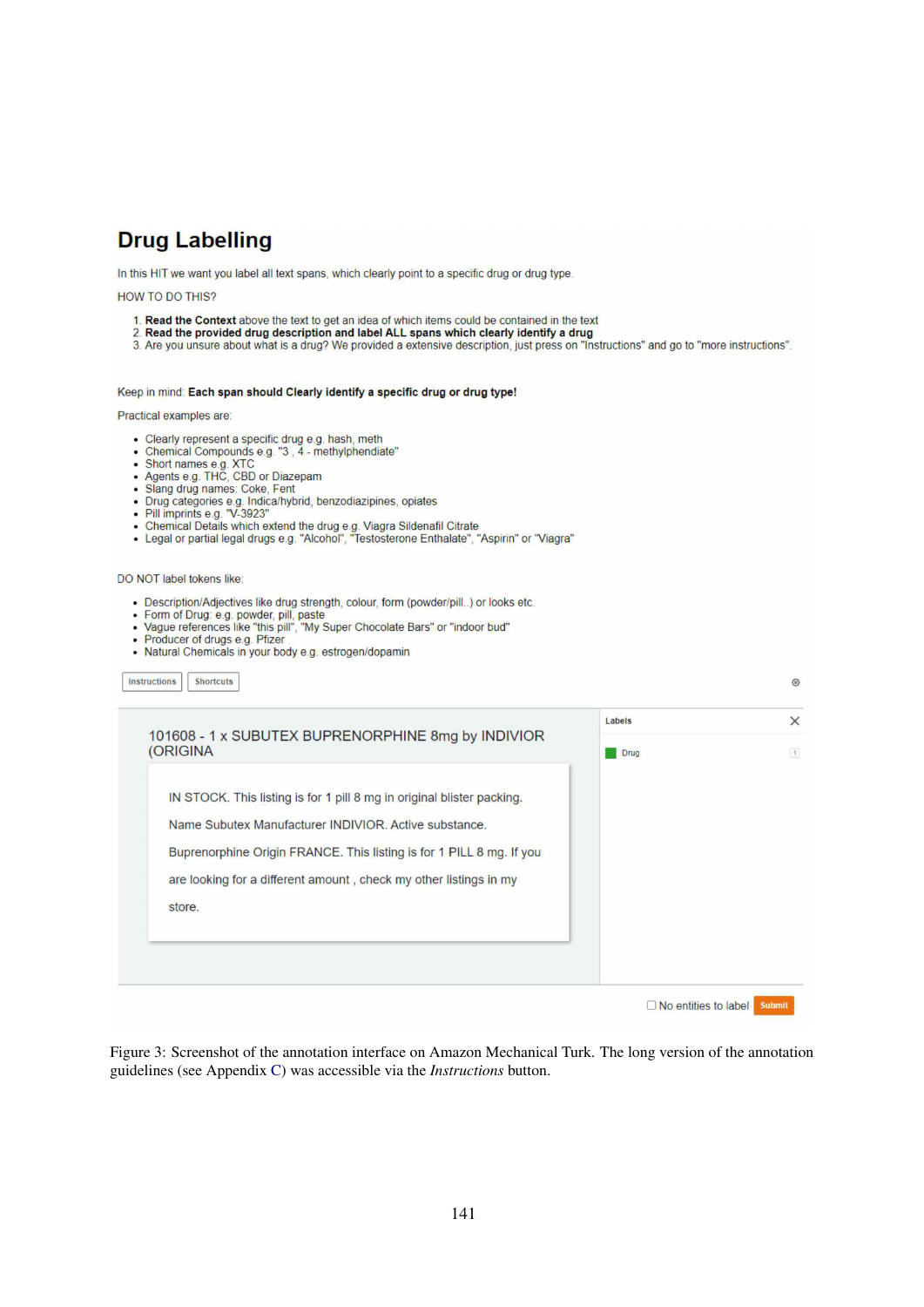

Figure 4: Screenshot of the annotation interface on Appen.

licensing issue we were forced to switch platforms during the annotation process, and the final dataset was constructed using annotations from both Appen and AMT, agreement figures and dataset statistics in this section are provided for both platforms. Crowdworkers were presented with the text of one listing at a time and asked to mark the beginning and end of sequences of words that identify a drug. The title of the listing was provided as context. Screenshots of the annotation interfaces on Amazon Mechanical Turk and Appen are shown in Figures 3 and 4, respectively. On Appen, instructions were provided in a separate window and contained the full annotation guidelines shown in Appendix C. These longer guidelines were available to AMT workers when they clicked the *Instructions* button.

Annotation quality was monitored by measuring Inter-Annotator Agreement (IAA) and by conducting manual reviews of annotation samples from each worker. Parameters of the annotation process such as reward per task, maximum time per assignment, and number of annotations solicited for each listing, were updated during the annotation process based on our experience — a detailed description of this process is available in the Appendix of (Bogensperger, 2021). We obtained over 4,000 valid annotations from Appen and over 7,400 from AMT. Appen annotators received a fixed payment of either \$0.06 or \$0.08 per annotated document (the exact rate changing across batches), on AMT rates also varied across annotators and payments per row ranged between \$0.09 and \$0.30, while hourly rates varied between \$12 and \$18. Our total incurred costs were \$548 on Appen and \$1505 on AMT, in the former case this included payment for 995 additional annotations that were invalidated based on annotators' performance on the test questions. Table 2 shows inter-annotator agreement (IAA) values for annotations obtained via each of the two platforms. Following Viera and Garrett (2005) and Hripcsak and Rothschild (2005) we used F1-Agreement as the primary IAA measure,

| I A A         | AMT  | Appen |
|---------------|------|-------|
| Cohen's Kappa | 0.76 | 0.43  |
| Micro F1      | 0.79 | 0.55  |
| Macro F1      | 0.78 | 0.60  |

Table 2: Inter-Annotator Agreement measures for the overall annotations by crowd workers of Amazon MTurk and Appen. Macro F1 is the average of F1 scores across pairs of annotators.

|                            | MTurk Appen |       |
|----------------------------|-------------|-------|
| % of characters added      | 8.56        | 25.81 |
| % of characters deleted    | 3.51        | 0.89  |
| % of spans added           | 13.19       | 27.49 |
| % of spans deleted/altered | 8.65        | 10.45 |

Table 3: Average effort of the review process.

Cohen's Kappa is also calculated for comparison. Spans annotated by at least two annotators were reviewed and corrected manually by the authors, then all annotated documents were reviewed once again by the authors to find missing annotations. The review process followed the principles described in Section 3.2. Table 3 shows the amount of editing performed for each portion of the annotations. Both of these figures and the agreement scores show a considerable difference between the quality of annotations from the two platforms, and without further study we can only speculate that this may be attributed to the continuous improvement of the annotator instructions based on our experiences, the different presentations of these instructions (MTurk annotators had access to a short and long version), or to the different incentive systems of the two platforms (AMT workers were required to hold a "master" qualification on the platform, which they could lose when providing low-quality annotations, while Appen workers' performance was only controlled on the test questions).

The final dataset contains 3,507 item listings with 364,003 tokens, 14,934 annotated spans and 3,048 unique drug entities. The dataset was split into training, validation, and test portions of 2244, 561, and 702 listings, respectively. Table 4 provides basic descriptive statistics about the DreamDrug dataset, further statistics as well as a list of the most frequent spans are presented in Appendix A. Manual evaluation of a sample of rare spans reveals that while some of them refer to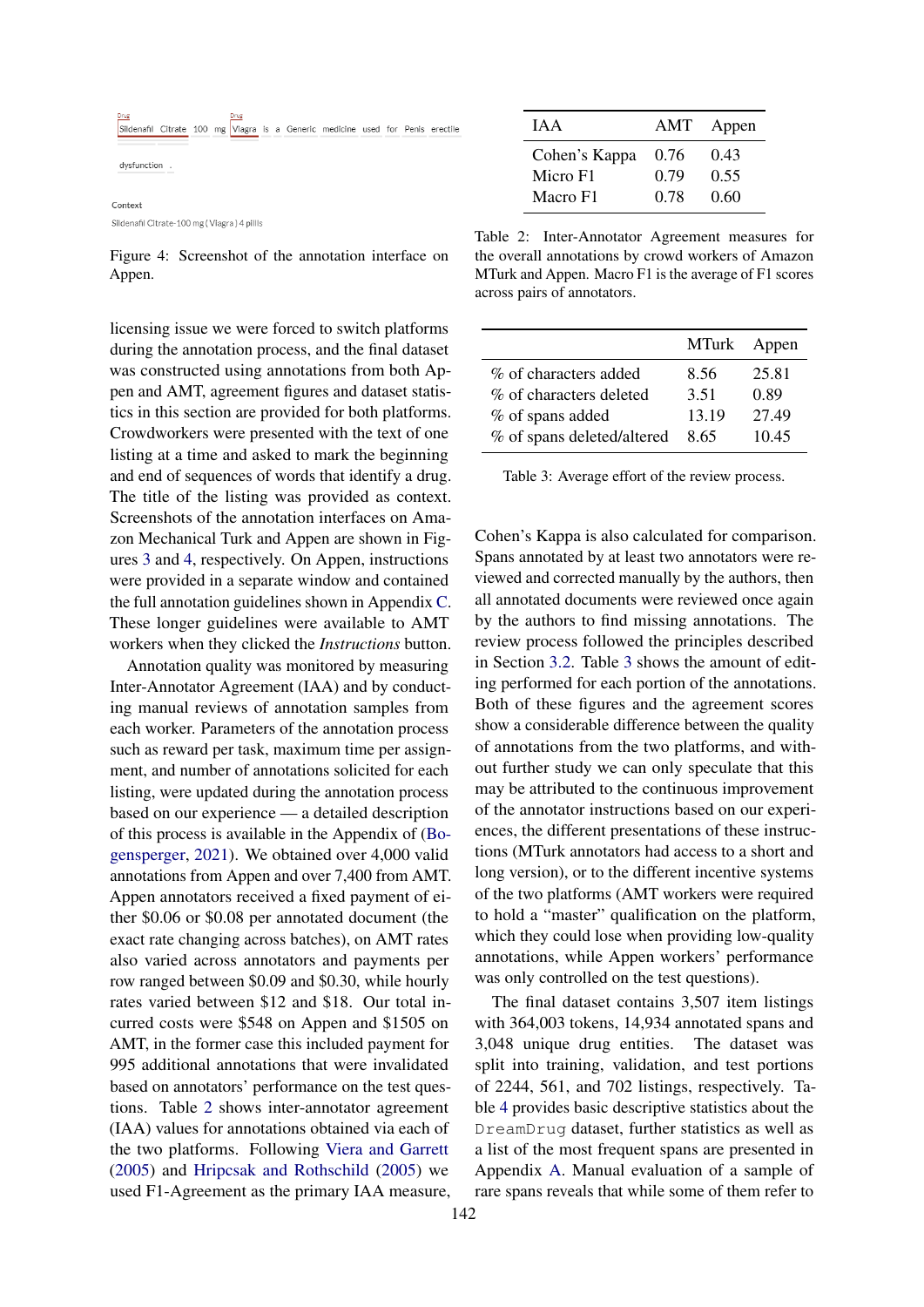|                | Min | Max   |       | Mean Median |
|----------------|-----|-------|-------|-------------|
| words / doc    | 3   | 534   | 103.8 | 61          |
| chars / doc    | 25  | 2,930 | 572.6 | 334         |
| words / entity |     | 20    | 1.9   | 2           |
| chars / entity |     | 80    | 12.1  | 10          |
| entity / doc   |     | 101   | 4.26  |             |

Table 4: Descriptive Statistics of dataset

rare entities, such as names of cannabis strains (e.g. *alien technology*) or specific chemical descriptors (e.g. *n-acetyl-p-aminophenol*), most of them are spelling variations of common drugs (e.g. "Oxycodone hydrochloride" instead of . . . "Oxycodone HCL") and misspellings ("Oxymorophone" instead of "Oxymorphone").

### 4 Experiments

We train a set of baseline transformer-based models, examine the effects of domain-adaptive pretraining using multiple datasets, and also evaluate top-performing models in a few-shot training scenario.

#### 4.1 Baseline models

We train the standard BERT-based architecture for Named Entity Recognition (Devlin et al., 2018), which consists of a transformer layer and a linear layer with dropout, using the PyTorch-based implementations from Huggingface (Wolf et al., 2020), similar to the system in (Liu et al., 2021). We train systems based on the bert-base-cased and roberta-base models with default parameters, using the Adam optimizer, a learning rate of 5 · 10−<sup>5</sup> , and a batch size of 4. For the few-shot learning setup we used only the first 100 documents from the training set. In both setups we trained our models for 10 epochs. We also train the  $FLAIR<sup>6</sup>$ system (Akbik et al., 2019a) using default hyperparameters and training for 50 epochs. We use BERT (bert-base-cased) as the input representation of the FLAIR system because it yields better results than FLAIR's own contextualized embedding (Akbik et al., 2019b). For evaluation we use standard NER metrics as defined by the CoNLL 2003 shared task (Tjong Kim Sang and De Meulder, 2003), computing precision, recall, and F-score, where a predicted named entity is considered correct only if it is an exact match of a

gold standard entity. While Named Entity Recogntion is generally implemented on the sentence level, the relatively short average length of listings (see Table 4) allows us to train the baselines on full documents, limited only by the maximum input length of BERT, 512 (subword) tokens. While the average number of words per document in our dataset is 103.79, the average number of subword tokens output by BERT's tokenizer is 152.18, and 4.1% of documents are longer than the maximum input length of 512, these were clipped at 512 tokens for training and evaluation of each of our baselines. A final preprocessing step involved removing all punctuation except commas from item descriptions to reduce noise, the regular expressions we used are presented in Appendix B.

#### 4.2 Domain adaptation

We improve the performance of our baselines by pretraining on unannotated text representing the domain and/or genre of the DreamDrug dataset. We compile three datasets that can be used separately or in combination. Dreammarket contains Dreammarket product listings of drugs that were not used in creating DreamDrug. The size of this dataset is slightly above 800 000 words. The Grams dataset is constructed from the Darknet Market Archives (Branwen et al., 2015), using the subsets *Abraxas, Agora, Alpha, ME*, and *Oxygen*, and contains listings from a variety of domains. This dataset contains nearly 1.7 million words. The third dataset used for domain adaptation, Wikipedia, was constructed using 3,210 drug-related articles downloaded from Wikipedia<sup>7</sup> using its Python API<sup>8</sup>. Sections of Wikipedia articles that do not typically contain running text (*References*, *See also*, and *External Links*) were removed, and the remaining text was searched for possible mentions of drug entities by annotating each sentence for mentions of entities in the knowledge graph DBPedia (Auer et al., 2007) using the annotate function of the Spotlight API<sup>9</sup>, which performs fuzzy matching. Drug entities were detected based on the presence of the DBPedia attributes dbp:legalUs or dbp:legalUn, sentences containing entities with either of these attributes were added to the dataset used for domain adaptation. The size of the resulting dataset is

<sup>7</sup>https://en.wikipedia.org/

<sup>8</sup>https://pypi.org/project/wikipedia/

<sup>9</sup>https://pypi.org/project/

spacy-dbpedia-spotlight/

<sup>6</sup>https://github.com/flairNLP/flair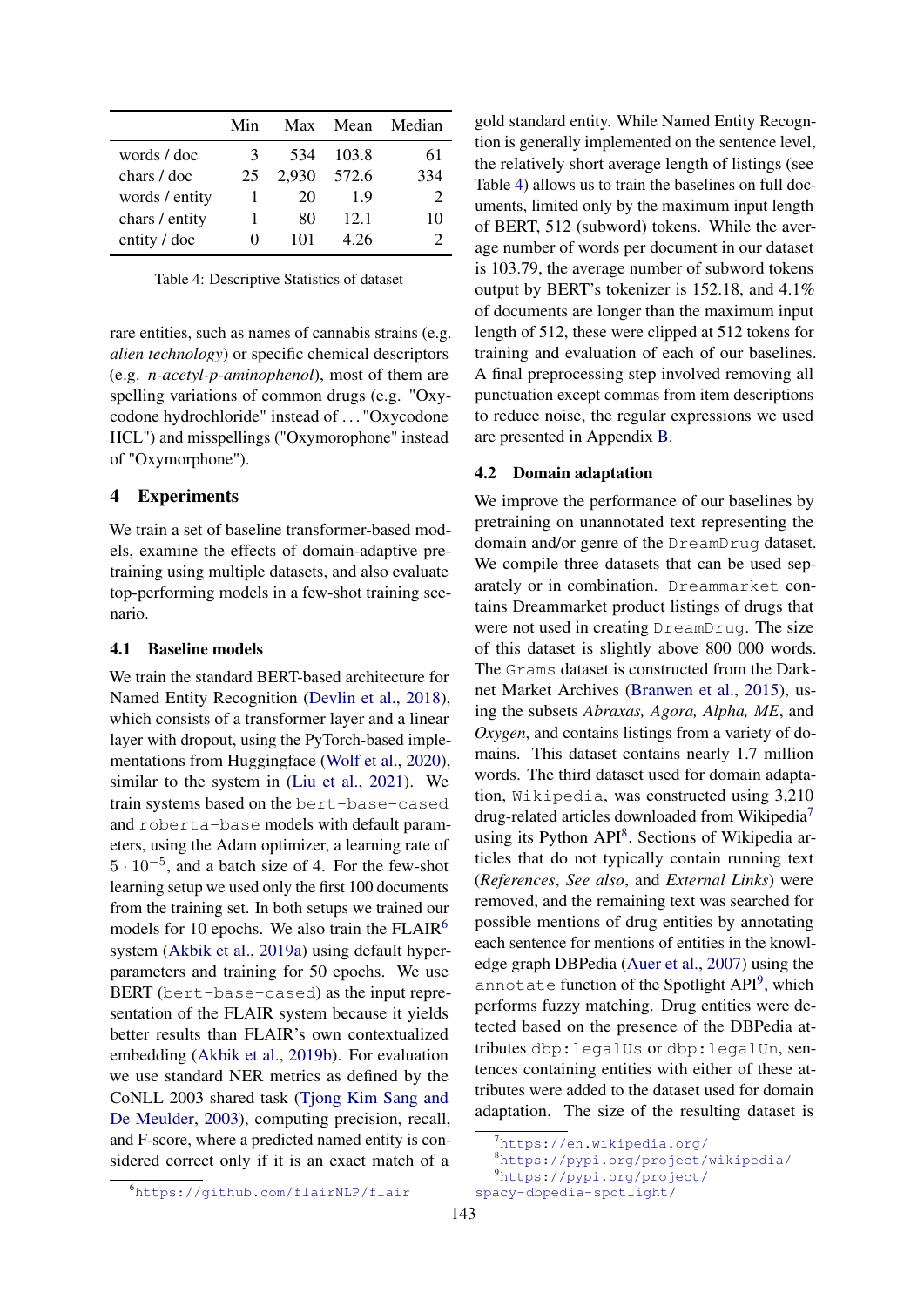| Base           | <b>DAPT</b> | D    | F1    | Prec. | Rec.  |
|----------------|-------------|------|-------|-------|-------|
| <b>FLAIR</b>   | None        | NΑ   | 59.72 | 60.29 | 59.16 |
| <b>BERT</b>    | None        | 0    | 63.80 | 67.84 | 60.21 |
| <b>BERT</b>    | All         | 0    | 69.86 | 72.91 | 67.06 |
| <b>BERT</b>    | None        | 0.5  | 62.93 | 70.59 | 56.77 |
| <b>BERT</b>    | DМ          | 0.5  | 69.43 | 74.20 | 65.23 |
| <b>BERT</b>    | Grams       | 0.5  | 68.49 | 71.87 | 65.41 |
| <b>BERT</b>    | Wiki        | 0.5  | 64.32 | 68.76 | 60.42 |
| <b>BERT</b>    | All         | 0.5  | 70.98 | 76.73 | 66.04 |
| <b>RoBERTa</b> | All         | 0.35 | 69.11 | 73.54 | 65.18 |

Table 5: Performance of top baseline configurations in the few-shot scenario. The column DAPT indicates the dataset(s) used for domain-adaptive pretraining, D indicates dropout rate.

more than 880 000 words, the three datasets for domain adaptation together contain nearly 3.4 million words.

#### 5 Results

Tables 5 and 6 present the perfomance of top baseline configurations in the few-shot setting and when using the full training set. The BERT-based systems achieved higher scores in the few-shot setup, while RoBERTa-based setups performed better when trained on the full dataset. For both setups we include the performance of the top system with and without dropout as well as with domain-adaptive pretraining (DAPT) on each of the additional datasets. For both the few-shot setup and the full training set we also include the best-performing configuration of the other language model (RoBERTa for the few-shot setting and BERT for the full dataset) and the performance of the best FLAIR model. The effect of domain adaptation using in-domain unannotated text is especially pronounced in the few-shot setting, where it achieves an 8 point increase in F-score, 6.5 of which can be achieved using only the DM dataset, which is the one most similar to the listings in DreamDrug. We believe this shows the strong potential of pretraining on unannotated text that is characteristic of both the domain and the genre of a novel task, especially in settings where the availability of human-annotated data is limited. Finally, Table 7 contains the results of our top models on the test set.

### 6 Conclusion

We have constructed the novel dataset DreamDrug for the task of recognizing drug entities in darknet market listings, used it

| Base           | <b>DAPT</b> | D    | F1    | Prec. | Rec.  |
|----------------|-------------|------|-------|-------|-------|
| <b>FLAIR</b>   | None        | N/A  | 81.42 | 80.83 | 82.01 |
| <b>RoBERTa</b> | None        | 0    | 80.84 | 81.13 | 80.56 |
| <b>RoBERTa</b> | Wiki        | 0    | 80.83 | 83.65 | 78.20 |
| <b>RoBERTa</b> | A11         | 0    | 81.21 | 86.63 | 76.43 |
| <b>ROBERTa</b> | None        | 0.1  | 80.55 | 81.43 | 79.69 |
| <b>ROBERTa</b> | DМ          | 0.1  | 80.41 | 83.19 | 77.80 |
| <b>RoBERTa</b> | Grams       | 0.1  | 80.52 | 84.99 | 76.49 |
| <b>RoBERTa</b> | Wiki        | 0.1  | 82.16 | 84.86 | 79.62 |
| <b>RoBERTa</b> | All         | 0.1  | 81.51 | 85.37 | 77.98 |
| <b>BERT</b>    | All         | 0.45 | 81.64 | 85.71 | 77.94 |

Table 6: Performance of top baseline configurations using the full training set. The column DAPT indicates the dataset(s) used for domain-adaptive pretraining, D indicates dropout rate.

| Model          | F1                | Prec  | Rec   |
|----------------|-------------------|-------|-------|
|                | few-shot training |       |       |
| FLAIR          | 62.13             | 65.18 | 59.35 |
| Our best model | 73.55             | 78.38 | 69.28 |
|                | full training set |       |       |
| <b>FLAIR</b>   | 81.82             | 82.75 | 80.92 |
| Our best model | 83.86             | 84.83 | 82.92 |

Table 7: Performance of top baseline configurations on the test set

to train and evaluate baseline NER models, and demonstrated the effectiveness of domain-adaptive pretraining on large unannotated datasets. As one of the first entity-annotated corpora of darknet text, and the first task-specific one, DreamDrug will facilitate the study of named entity recognition and related information extraction tasks in noisy user-generated texts. Additionally, it can also be extended with several types of annotation, including entities from multiple classes, relations such as "drug-quantity" or "drug-strength", or links from entity mentions to a knowledge base.

#### Acknowledgements

We thank the two anonymous reviewers for their insightful comments and for additional references. The research described in this paper was carried out as part of the COPKIT project, which has received funding from the European Union's Horizon 2020 research and innovation programme under grant agreement No. 786687.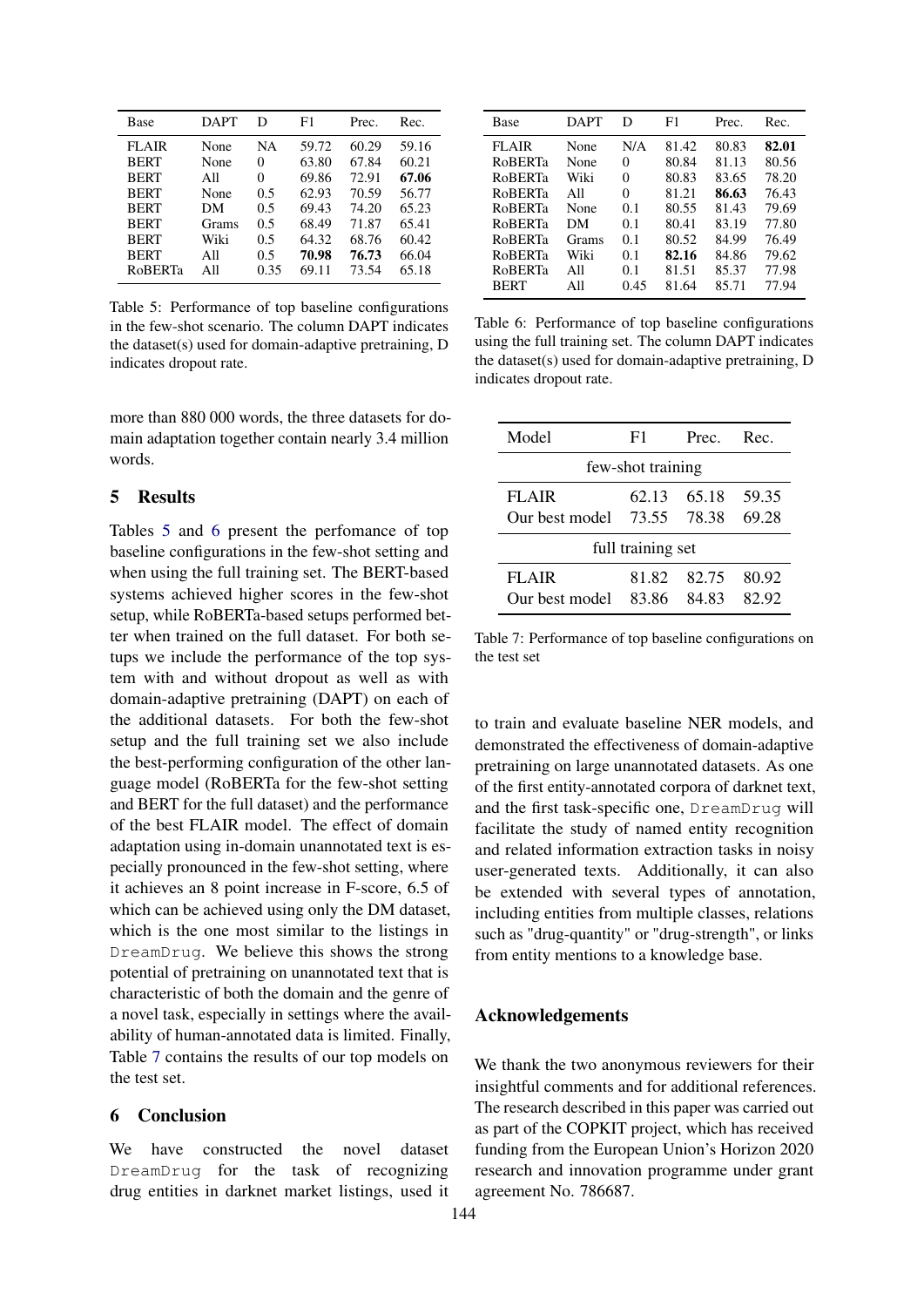#### Ethical considerations

An analysis of potential project internal and external impacts of the research activity was conducted as part of the COPKIT project. The relevance of data protection principles, such as lawfulness, fairness, and transparency, purpose limitations, data minimization, accuracy, storage limitation, integrity and confidentiality, and accountability has been analyzed for this dataset publication. The activity was led by the project internal ethical, legal, and privacy team. Regarding concrete measures, the dataset was pseudonymized to remove any personal data, and the base dataset for groundtruth creation was approved for use by the ethical, legal, and privacy team. It was decided to provide access to the data only on request to prevent misuse of the dataset for purposes other than research.

#### References

- Gustavo Aguilar, Suraj Maharjan, Adrian Pastor López-Monroy, and Thamar Solorio. 2017. A multi-task approach for named entity recognition in social media data. In *Proceedings of the 3rd Workshop on Noisy User-generated Text*, pages 148–153, Copenhagen, Denmark. Association for Computational Linguistics.
- Alan Akbik, Tanja Bergmann, Duncan Blythe, Kashif Rasul, Stefan Schweter, and Roland Vollgraf. 2019a. FLAIR: An easy-to-use framework for state-of-theart NLP. In *Proceedings of the 2019 Conference of the North American Chapter of the Association for Computational Linguistics (Demonstrations)*, pages 54–59, Minneapolis, Minnesota. Association for Computational Linguistics.
- Alan Akbik, Tanja Bergmann, and Roland Vollgraf. 2019b. Pooled contextualized embeddings for named entity recognition. In *Proceedings of the 2019 Conference of the North American Chapter of the Association for Computational Linguistics: Human Language Technologies, Volume 1 (Long and Short Papers)*, pages 724–728, Minneapolis, Minnesota. Association for Computational Linguistics.
- Noushin Rezapour Asheghi, Serge Sharoff, and Katja Markert. 2014. Designing and evaluating a reliable corpus of web genres via crowd-sourcing. In *Proceedings of the Ninth International Conference on Language Resources and Evaluation (LREC'14)*, pages 1339–1346, Reykjavik, Iceland. European Language Resources Association (ELRA).
- Sören Auer, Christian Bizer, Georgi Kobilarov, Jens Lehmann, Richard Cyganiak, and Zachary Ives. 2007. Dbpedia: A nucleus for a web of open data. In *Proceedings of the 6th International The Semantic Web and 2nd Asian Conference on Asian Se-*

*mantic Web Conference*, ISWC'07/ASWC'07, page 722–735, Berlin, Heidelberg. Springer-Verlag.

- Darina Benikova, Chris Biemann, and Marc Reznicek. 2014. NoSta-D named entity annotation for German: Guidelines and dataset. In *Proceedings of the Ninth International Conference on Language Resources and Evaluation (LREC'14)*, pages 2524–2531, Reykjavik, Iceland. European Language Resources Association (ELRA).
- É. Bigeard, N. Grabar, and F. Thiessard. 2018. Detection and analysis of drug misuses. A study based on social media messages. *Frontiers in Pharmacology*, 9.
- Johannes Bogensperger. 2021. Exploring transfer learning techniques for named entity recognition in noisy user-generated text. Master's thesis, TU Wien.
- Kalina Bontcheva, Leon Derczynski, and Ian Roberts. 2017. Crowdsourcing named entity recognition and entity linking corpora. In *Handbook of Linguistic Annotation*, pages 875–892. Springer.
- Gwern Branwen, Nicolas Christin, David Décary-Hétu, Rasmus Munksgaard Andersen, StExo, El Presidente, Anonymous, Daryl Lau, Delyan Kratunov Sohhlz, Vince Cakic, Van Buskirk, Whom, Michael McKenna, and Sigi Goode. 2015. Dark net market archives, 2011-2015. https://www.gwern. net/DNM-archives. Accessed: 25.01.2021.
- X. Chen, Myrtille Deldossi, Rim Aboukhamis, C. Faviez, B. Dahamna, P. Karapetiantz, Armelle Guenegou-Arnoux, Y. Girardeau, Sylvie Guillemin-Lanne, A. L. Louët, N. Texier, Anita Burgun-Parenthoine, and S. Katsahian. 2017. Mining adverse drug reactions in social media with named entity recognition and semantic methods. *Studies in health technology and informatics*, 245:322–326.
- Leon Derczynski, Eric Nichols, Marieke van Erp, and Nut Limsopatham. 2017. Results of the WNUT2017 shared task on novel and emerging entity recognition. In *Proceedings of the 3rd Workshop on Noisy User-generated Text*, pages 140–147, Copenhagen, Denmark. Association for Computational Linguistics.
- Jacob Devlin, Ming-Wei Chang, Kenton Lee, and Kristina Toutanova. 2018. BERT: pre-training of deep bidirectional transformers for language understanding. *CoRR*, abs/1810.04805.
- Po-Yi Du, Ning Zhang, Mohammedreza Ebrahimi, Sagar Samtani, Ben Lazarine, Nolan Arnold, Rachael Dunn, Sandeep Suntwal, Guadalupe Angeles, Robert Schweitzer, and Hsinchun Chen. 2018. Identifying, collecting, and presenting hacker community data: Forums, irc, carding shops, and dnms. In *2018 IEEE International Conference on Intelligence and Security Informatics (ISI)*, pages 70–75.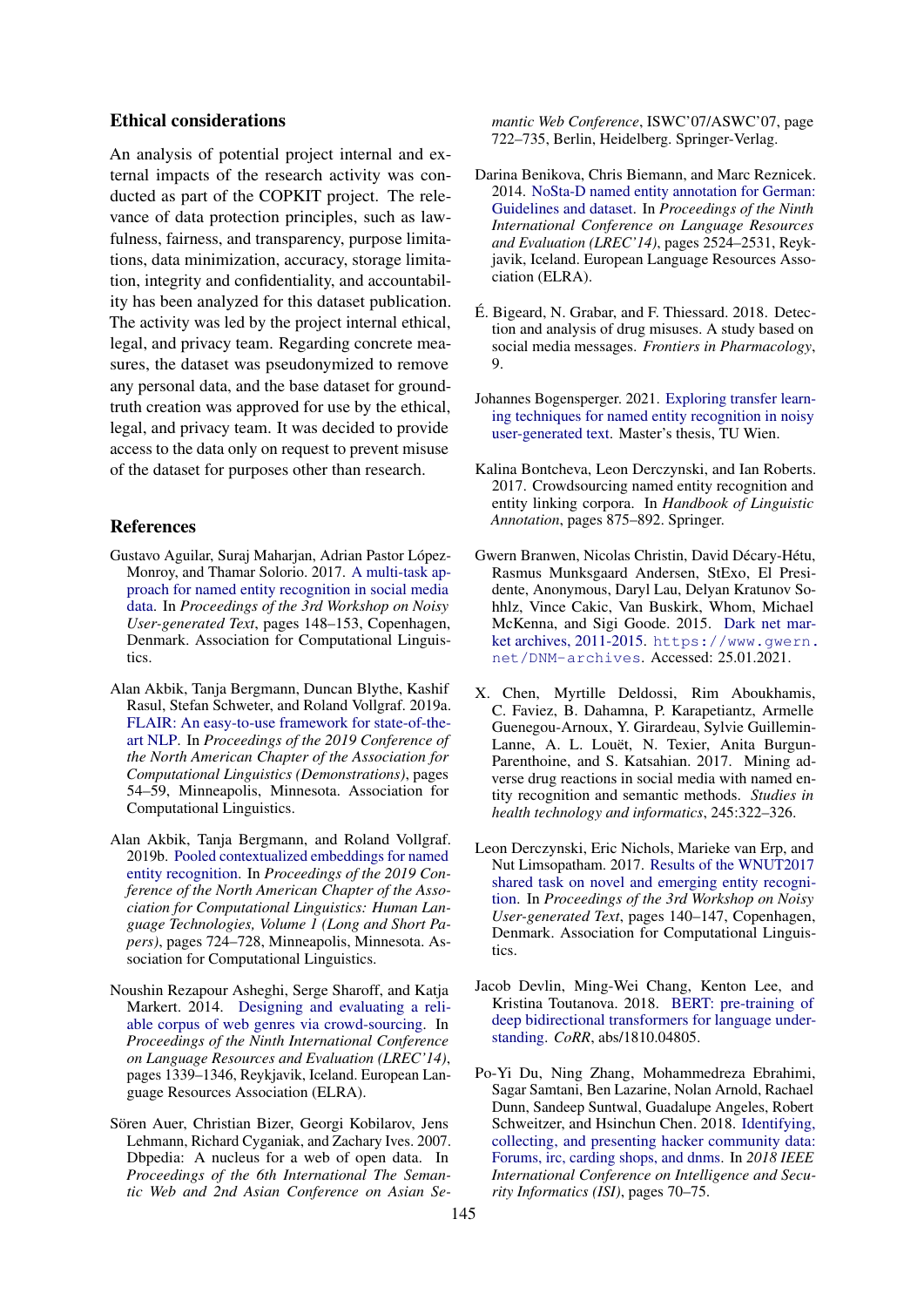- Greg Durrett, Jonathan K. Kummerfeld, Taylor Berg-Kirkpatrick, Rebecca Portnoff, Sadia Afroz, Damon McCoy, Kirill Levchenko, and Vern Paxson. 2017. Identifying products in online cybercrime marketplaces: A dataset for fine-grained domain adaptation. In *Proceedings of the 2017 Conference on Empirical Methods in Natural Language Processing*, pages 2598–2607, Copenhagen, Denmark. Association for Computational Linguistics.
- O. Feyisetan, Markus Luczak-Rösch, E. Simperl, Ramine Tinati, and N. Shadbolt. 2015. Towards hybrid NER: A study of content and crowdsourcingrelated performance factors. In *ESWC*.
- O. Feyisetan, E. Simperl, Markus Luczak-Rösch, Ramine Tinati, and N. Shadbolt. 2018. An extended study of content and crowdsourcing-related performance factors in named entity annotation. *Semantic Web*, 9:355–379.
- Tim Finin, William Murnane, Anand Karandikar, Nicholas Keller, Justin Martineau, and Mark Dredze. 2010. Annotating named entities in Twitter data with crowdsourcing. In *Proceedings of the NAACL HLT 2010 Workshop on Creating Speech and Language Data with Amazon's Mechanical Turk*, pages 80–88, Los Angeles. Association for Computational Linguistics.
- Karën Fort, Maud Ehrmann, and Adeline Nazarenko. 2009. Towards a methodology for named entities annotation. In *Proceedings of the Third Linguistic Annotation Workshop (LAW III)*, pages 142–145, Suntec, Singapore. Association for Computational Linguistics.
- Inês Gomes, Rui Correia, Jorge Ribeiro, and João Freitas. 2020. Effort estimation in named entity tagging tasks. In *Proceedings of the 12th Language Resources and Evaluation Conference*, pages 298–306, Marseille, France. European Language Resources Association.
- G. Hripcsak and A. Rothschild. 2005. Technical brief: Agreement, the F-Measure, and reliability in information retrieval. *Journal of the American Medical Informatics Association : JAMIA*, 12 3:296–8.
- Mona Jalal, Kate K. Mays, L. Guo, and Margrit Betke. 2020. Performance comparison of crowdworkers and NLP tools on named-entity recognition and sentiment analysis of political tweets. *ArXiv*, abs/2002.04181.
- Patrick Jansson and Shuhua Liu. 2017. Distributed representation, LDA topic modelling and deep learning for emerging named entity recognition from social media. In *Proceedings of the 3rd Workshop on Noisy User-generated Text*, pages 154–159, Copenhagen, Denmark. Association for Computational Linguistics.
- Jiawei Li, Q. Xu, Neal Shah, and T. Mackey. 2019. A machine learning approach for the detection and characterization of illicit drug dealers on Instagram:

Model evaluation study. *Journal of Medical Internet Research*, 21.

- Bill Y. Lin, Frank Xu, Zhiyi Luo, and Kenny Zhu. 2017. Multi-channel BiLSTM-CRF model for emerging named entity recognition in social media. In *Proceedings of the 3rd Workshop on Noisy User-generated Text*, pages 160–165, Copenhagen, Denmark. Association for Computational Linguistics.
- Zihan Liu, Yan Xu, Tiezheng Yu, Wenliang Dai, Ziwei Ji, Samuel Cahyawijaya, Andrea Madotto, and Pascale Fung. 2021. CrossNER: Evaluating crossdomain named entity recognition. *Proceedings of the AAAI Conference on Artificial Intelligence*, 35(15):13452–13460.
- Mhd Wesam Al Nabki, E. Fidalgo, E. Alegre, and Laura Fernández-Robles. 2020. Improving named entity recognition in noisy user-generated text with local distance neighbor feature. *Neurocomputing*, 382:1– 11.
- Claire Nédellec, Philippe Bessières, Robert R. Bossy, Alain Kotoujansky, and Alain Pierre Manine. 2006. Annotation guidelines for machine learning-based named entity recognition in microbiology. In *Proceeding of Data and Text Mining for Integrative Biology Workshop 17. European Conference on Machine Learning 10. European Conference on Principles and Practice of Knowledge Discovery in Databases*, Workshop on data and text mining for integrative biology, Berlin, Germany. Springer - Verlag.
- Peter S. Ostling, Kelly S Davidson, Best O Anyama, Erik M. Helander, M. Q. Wyche, and A. Kaye. 2018. America's opioid epidemic: a comprehensive review and look into the rising crisis. *Current Pain and Headache Reports*, 22:1–7.
- Peng Qi, Yuhao Zhang, Yuhui Zhang, Jason Bolton, and Christopher D. Manning. 2020. Stanza: A Python natural language processing toolkit for many human languages. In *Proceedings of the 58th Annual Meeting of the Association for Computational Linguistics: System Demonstrations*, pages 101–108, Online. Association for Computational Linguistics.
- Zahra Rezaei, H. Ebrahimpour-Komleh, B. Eslami, Ramyar Chavoshinejad, and M. Totonchi. 2020. Adverse drug reaction detection in social media by deep learning methods. *Cell Journal (Yakhteh)*, 22:319 – 324.
- Marta Sabou, Kalina Bontcheva, Leon Derczynski, and Arno Scharl. 2014. Corpus annotation through crowdsourcing: Towards best practice guidelines. In *Proceedings of the Ninth International Conference on Language Resources and Evaluation (LREC'14)*, pages 859–866, Reykjavik, Iceland. European Language Resources Association (ELRA).
- Nakatani Shuyo. 2010. Language detection library for Java.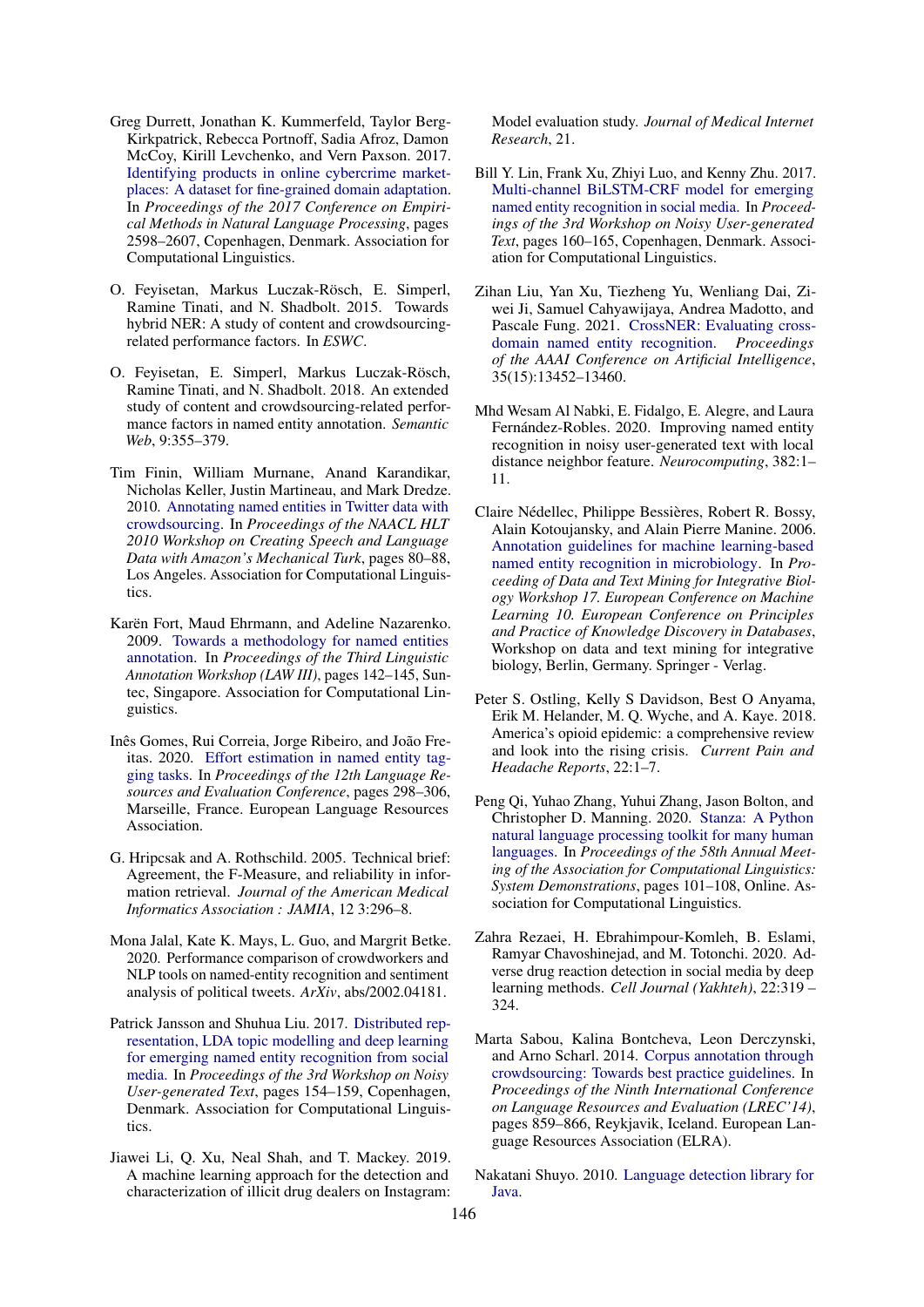- Erik F. Tjong Kim Sang and Fien De Meulder. 2003. Introduction to the CoNLL-2003 shared task: Language-independent named entity recognition. In *Proceedings of the Seventh Conference on Natural Language Learning at HLT-NAACL 2003*, pages 142– 147.
- U.S. Food and Drug Administration. 2021. Human drugs. definition of the U.S. Food and Drug Administration (fda). https://www.fda. gov/industry/regulated-products/ human-drugs.
- A. Viera and J. Garrett. 2005. Understanding interobserver agreement: the Kappa statistic. *Family medicine*, 37 5:360–3.
- Thomas Wolf, Lysandre Debut, Victor Sanh, Julien Chaumond, Clement Delangue, Anthony Moi, Pierric Cistac, Tim Rault, Rémi Louf, Morgan Funtowicz, Joe Davison, Sam Shleifer, Patrick von Platen, Clara Ma, Yacine Jernite, Julien Plu, Canwen Xu, Teven Le Scao, Sylvain Gugger, Mariama Drame, Quentin Lhoest, and Alexander M. Rush. 2020. Transformers: State-of-the-art natural language processing. In *Proceedings of the 2020 Conference on Empirical Methods in Natural Language Processing: System Demonstrations*, pages 38–45, Online. Association for Computational Linguistics.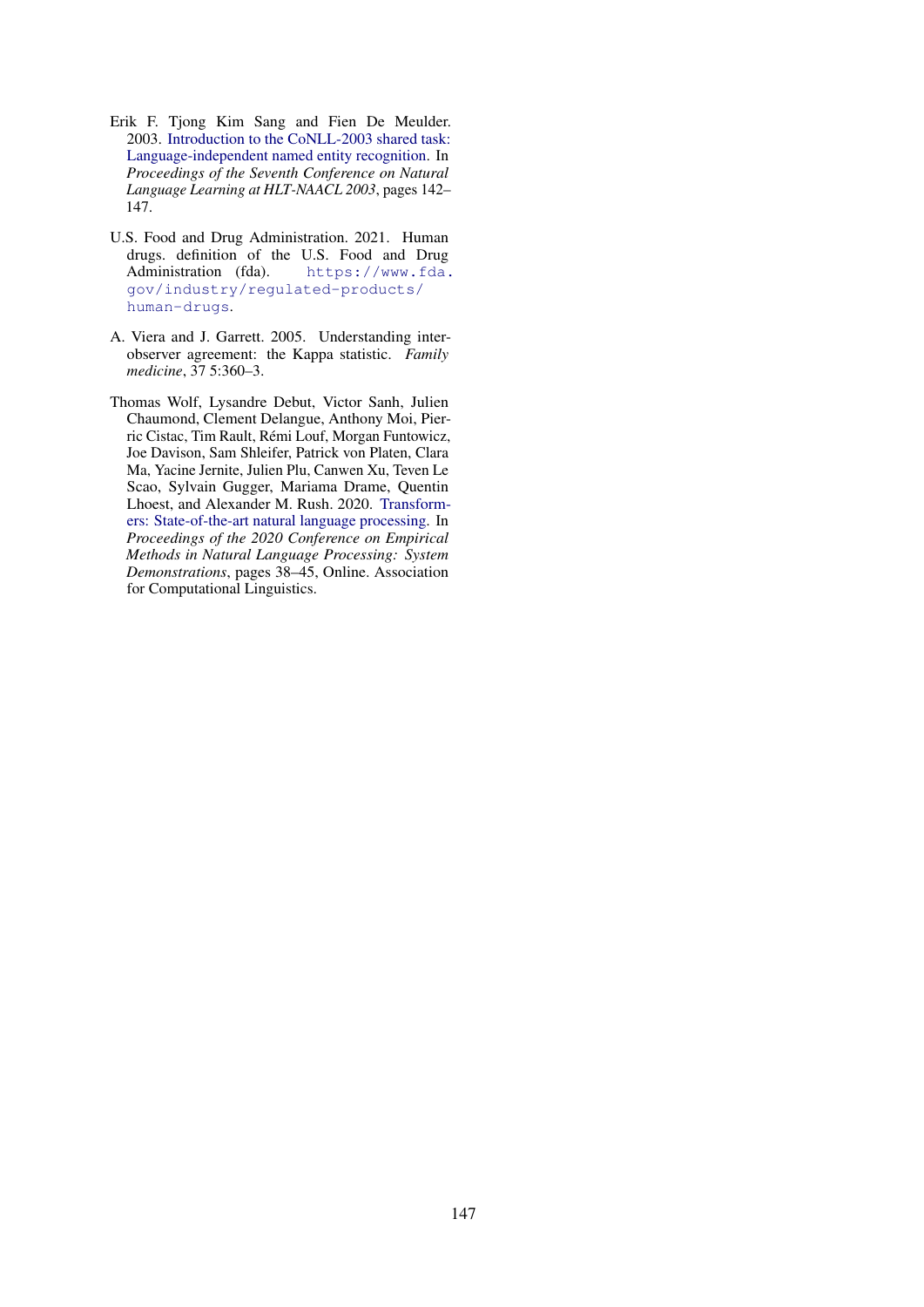## A Dataset statistics

Figure 6 shows a histogram of the number of tokens per document, Figure 7 and Table 8 present the most frequent drug entities. Figure 5 contains the entity frequency histogram.

| Entity      | Frequency |
|-------------|-----------|
| cocaine     | 476       |
| thc         | 435       |
| mdma        | 428       |
| cannabis    | 365       |
| indica      | 350       |
| sativa      | 336       |
| hash        | 239       |
| weed        | 215       |
| lsd         | 214       |
| hybrid      | 175       |
| xanax       | 154       |
| cbd         | 151       |
| marijuana   | 150       |
| og kush     | 120       |
| xtc         | 116       |
| sour diesel | 116       |
| alprazolam  | 104       |
| heroin      | 97        |
| oxycodone   | 96        |
| speed       | 93        |
| adderall    | 93        |

```
from faker import Faker
# c r e a t e random name
def get_fake_name():
     # can c r e a t e f a k e names
     fake = Faker()fake_name = fake.name().\nreplace()\overline{''} \cdots , \overline{''} \cdots )
     if random . r and int (1, 10) % 2 == 0:
         fake_name = fake_name.lower()if random . r and int (1, 10) % 3 == 0:
          fake_name = "%s%d" % (
              fake _name . lower (),
              random.randint(10, 99))
     return fake_name
def replace_mails (text):
     domain = ['.com','.de','.ru','.org']v endor = \lceil'gmail', 'air', 'wing',
          ' microsoft ', 'hotmail',
          ' outlook ']mail = get_{\text{fake\_name}}() + '@' +vendor [random.randint (
               0, len (vendor) - 1)] +
          domain [random . randint (
              0, \text{len}(\text{domain})-1)]
     return re.sub(
          r' \S + \mathcal{Q} \S + \S ?, mail, text)
```
Table 8: Most frequent drug entities in the DreamDrug dataset (lowercased)

## B Custom preprocessing

Listing 1: Preprocessing function for the removal of links and special characters from text

```
def remove unwanted elements (text):
  ft = re \cdot sub()r ' https ?:\sqrt{\sqrt{S*[r\ln]}*}', '', text)
  ft = re \cdot sub(r' \ S. onion S * [\rceil n] * ', '', ft)
  ft = re.sub(r ' [ \ + ! ~ @#$ % ^ & * ( ) = { } \ [ \ ] : ; < . > ? \ ` " ] ',
     ', ft)
  ft = re.sub('',', '& #44', ft)ft = re \cdot sub(r'[-]+', '--', ft)ft = re \cdot sub(r'[\_]+\', ' \_', ft)return ft
```
Listing 2: Preprocessing functions for replacing email addresses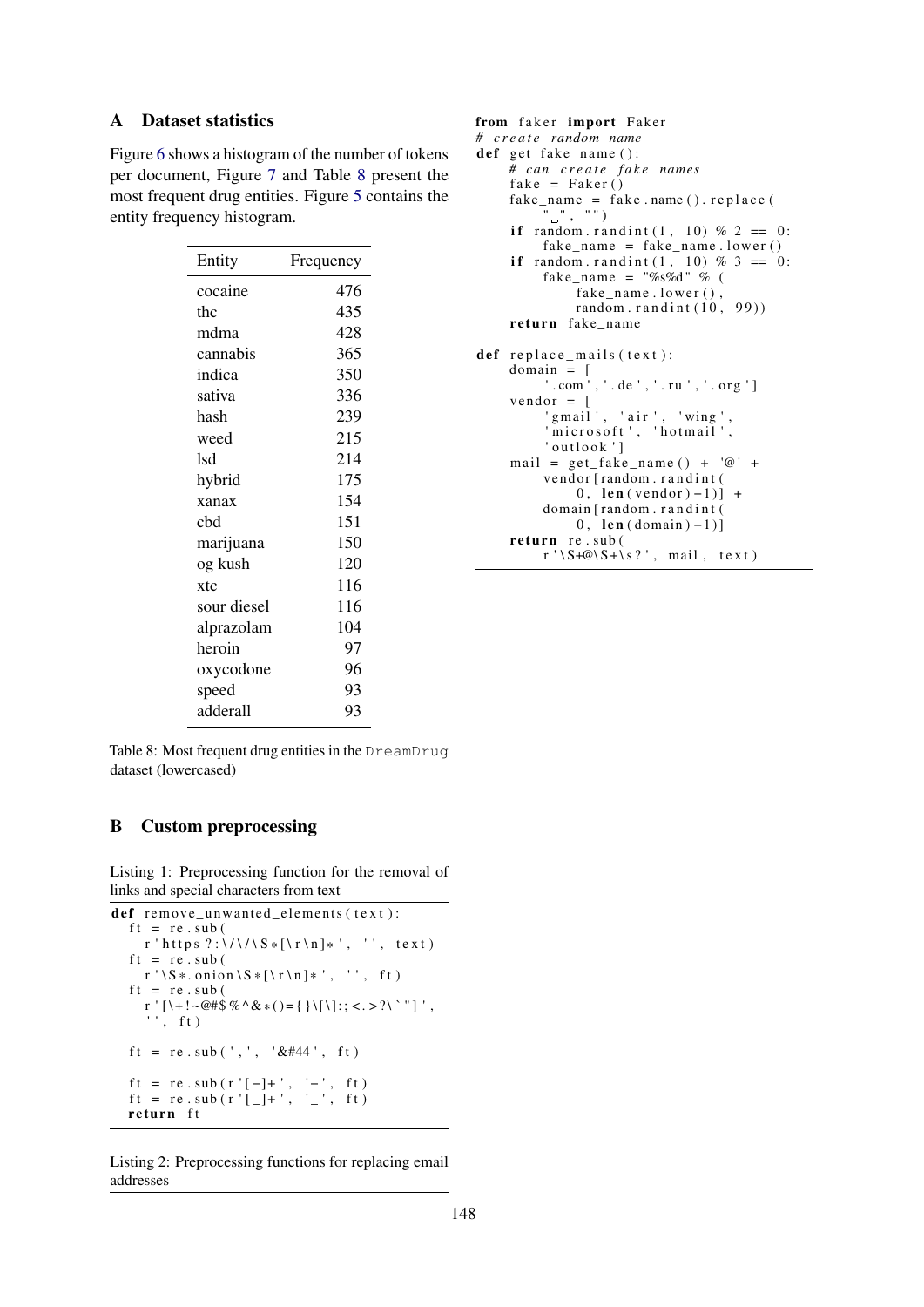

Figure 5: Frequency distribution of drug entities



Figure 6: Distribution of document length (number of tokens) in the DreamDrug dataset



Figure 7: Word-cloud of the most frequent entities in the DreamDrug dataset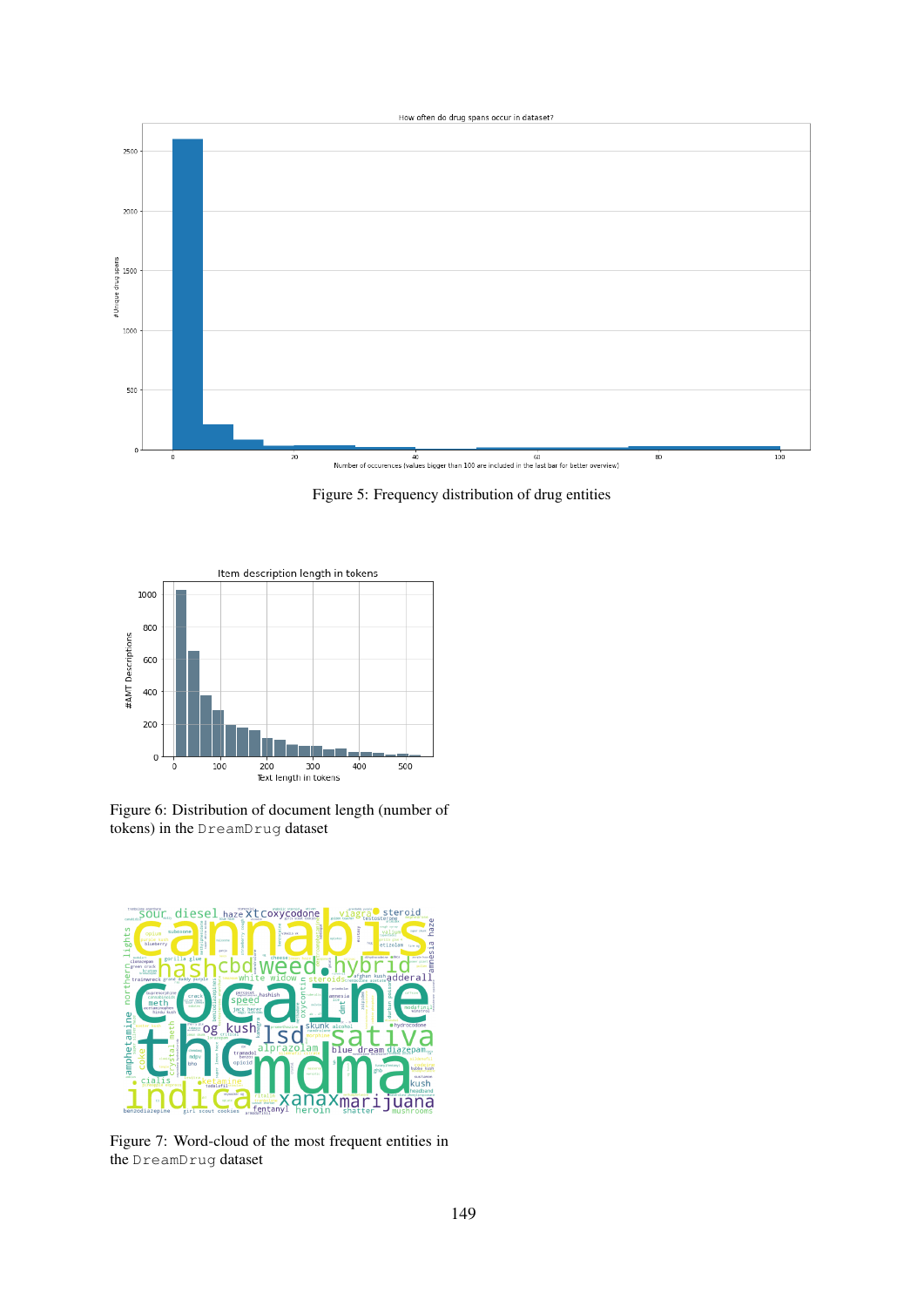## C Annotation guidelines

The following pages show the long version of the annotation guidelines as they were presented to the annotators of Appen and to AMT workers clicking on the *Instructions* button on the interface shown in Figure 3 (Section 3.3).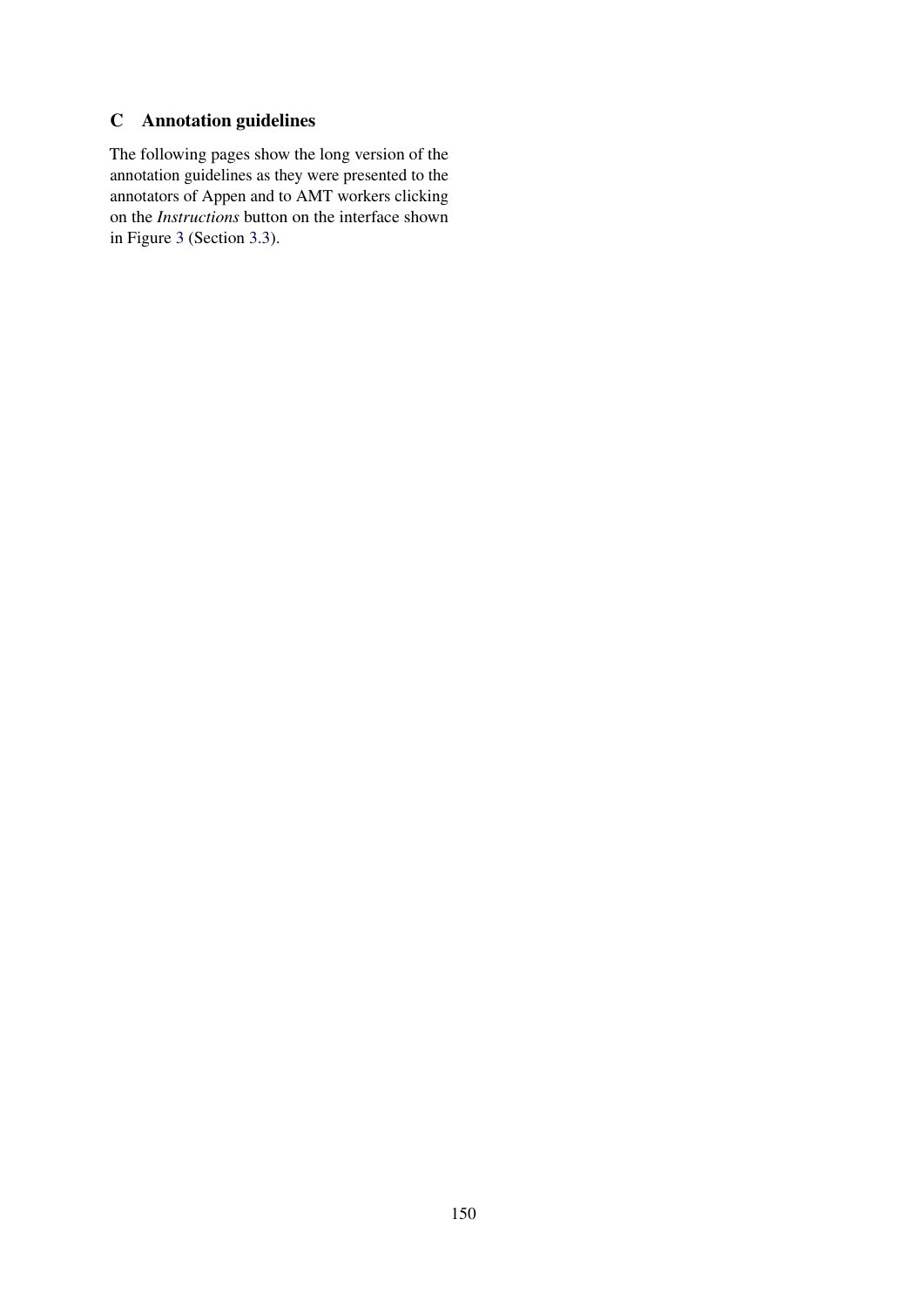# **Annotator Guidelines - Appen**

Instructions  $\triangle$ 

## Overview

In this task you will use the text annotation tool to highlight drugs in texts from the Darknet. This highlighting means you label pieces of text (called "token") in product descriptions of Darknet Markets. The items have a name and a description. We want you to label all DRUGS you can find in the description.

### **HOW TO DO THIS?**

1. Read the Context below the text to get an idea of which items could be contained in the text



- 2. Read the provided drug description and label ALL drugs --> Not just the one in the context.
- 3. Are you unsure about what is a drug? No problem Click on the info of the "Drug" Class or re-open this text.



# **Annotation Guidelines**

Label every unique drug name you can find! Typical Drug Examples are:

- Marijuana Strains or types s e.g. "Gorilla Glue", "Indica / Sativa / Hybrid", "Super silver Haze" or "Girl Scout Cookies"
- Types of Drugs or Agents e.g. "Cocaine", "Crystal Meth", "MDMA" or "THC"
- Legal or partial legal drugs e.g. "Alcohol", "Testosterone Enthalate", "Aspirin" or "Viagra"
- Slang names e.g. Coke, Meth, mushrooms, hash, weed

### Label ONLY the drug - Descriptions or Adiectives are not part of the drug

(like "Colour, Form or If its powder / oil / paste / pill or the strength of a drug e.g. 200mg)



## We want you to label ALL drugs in the text - Pay attention to label drugs with multiple words as one drug. (Strawberry is not drug without amnesia)

If there is a " or " contained in the middle of a name label it as well. "Strawberry . Amnesia" or "Strawberry - Amnesia" would also be a drug.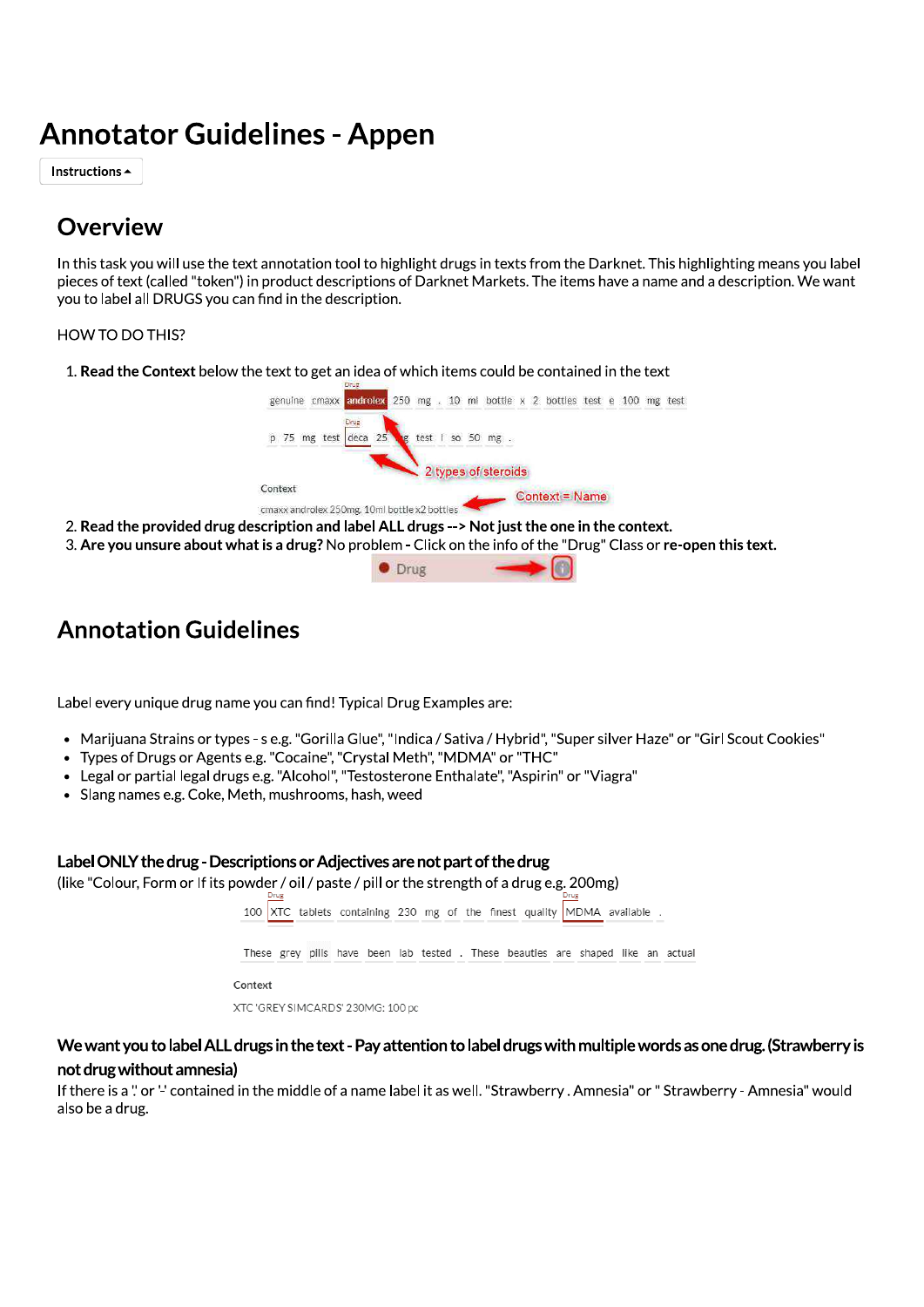

Context

Strawberry Amneisa - \*New strain\* - AAAA+ - 3.5G

### Chemical Details are part of the drug.

• Sildenfanil Citrate is a single drug and need to be labelled together (not separate)

 $Drug$ Drug Sildenafil Citrate 100 mg Viagra is a Generic medicine used for Penis erectile

• Drug Chemicals can also be drugs on their own. - AND Include "-" or "." in the labelling



100mg 5-MeO-MiPT

## Abbreviations / Short names of drugs shall be labelled, e.g. XTC, BTH or

| Drug<br>Drug<br>Drug<br>This listing is for Furanylethylfentanyl FUEF . Crystal . Effects similar to Heroin  |
|--------------------------------------------------------------------------------------------------------------|
| Drug<br>Drug<br>Drug<br>Fentanyl . Furanylethylfentanyl is a is an opiod RC and an analog of<br>Drug<br>Drug |
| fentanyl that is reported to be slightly weaker than furanylfentanyl. It is also                             |
| small crystal instead of a powder and as such is less soluble in water. It<br>Drug                           |
| is cheaper than furanylfentanyl. Please check our vendor page for our policies                               |
| Drug<br>regarding ordering, reships, etc. PRICING 1g FUEF Crystal 35 - 35 / g                                |
| Context                                                                                                      |
| 1g Furanylethylfentanyl (FUEF) Crystal                                                                       |

Active Agents (The ingredient which makes you high) shall be labelled as drugs. e.g. CBD, THC, Diazepam or DMT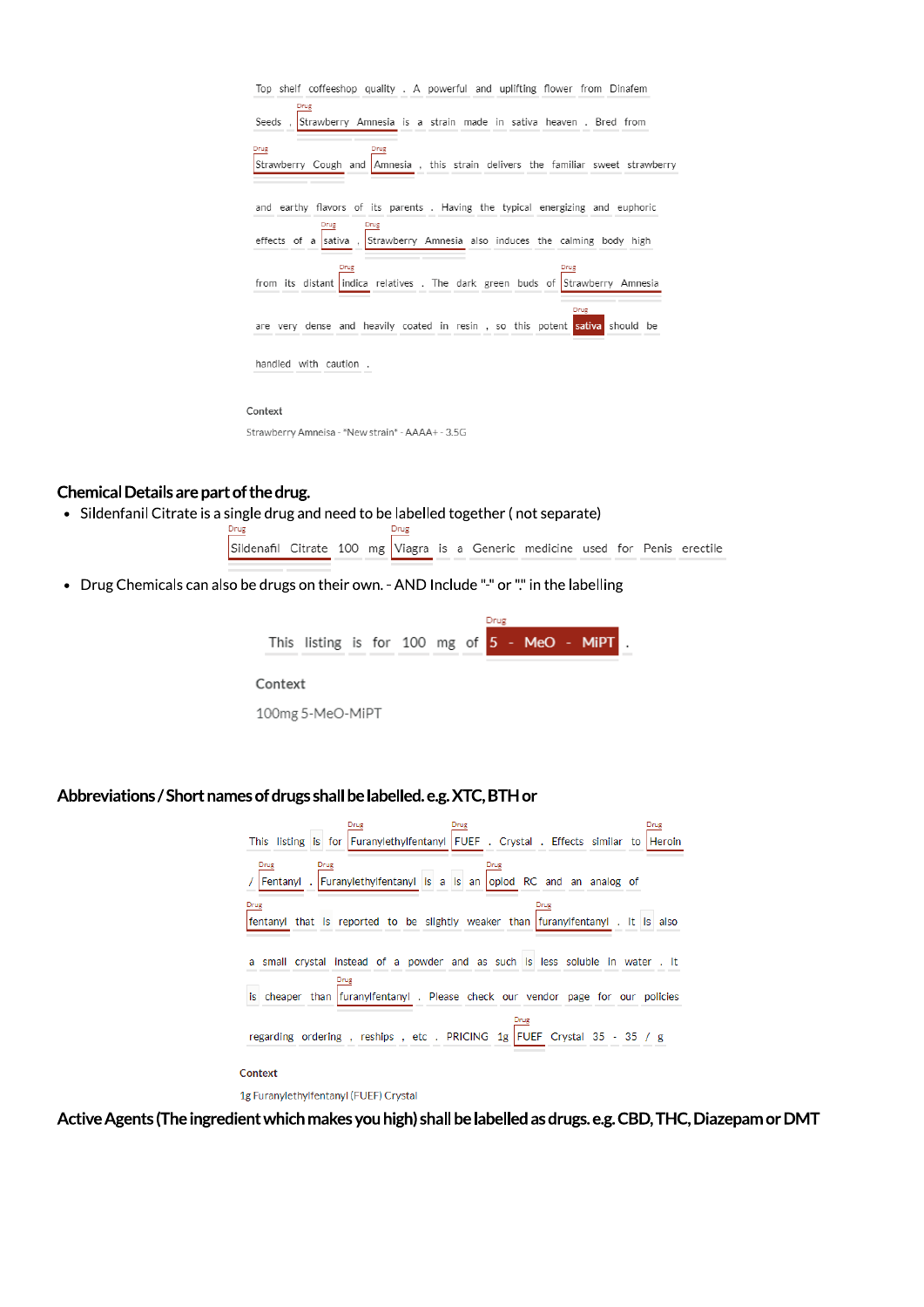|  |  |      |  | 100 x. 05g cartridges filled with the highest quality distillate oil, 16 each - ORGANIC - Solvent FREE.       |  |  |  |  |  |
|--|--|------|--|---------------------------------------------------------------------------------------------------------------|--|--|--|--|--|
|  |  |      |  | These are the most potent cartridges . Testing at approximately 90  THC , these carts deliver the best vaping |  |  |  |  |  |
|  |  | Drug |  | experience on the market 500 THC in 1 cartridge. Available flavors . - Strawberry Cheesecake - Guava          |  |  |  |  |  |

## Official Marketing names ARE drugs

## This includes all kinds of marketing names in different countries or commercial marijuana strain names

| Drug<br>Drug                                                                                                  |
|---------------------------------------------------------------------------------------------------------------|
| ARTVIGIL - armodafinil 150mg . Manufacturer HAB Pharmaceuticals . Armodafinil is the more efficient successor |
| to  Modafinil . While you would take 200 mg of  Modafinil to achieve a certain level of increased mental      |
|                                                                                                               |
| activity, you would only have to take 150 mg of Armodafinil to achieve a comparable effect. People also       |
| Drug                                                                                                          |
| speak of Armodafinil giving a stronger, sharper buzz, while Modafinil feels softer, warmer, and slightly      |
| Context                                                                                                       |

ARTVIGIL (generic NUVIGIL) armodafinil 150mg - 10

### **Drug Classes are Drugs**

· Bezondiazipines, Opiates, Steroids, Indica / Sativa / Hybrid - ARE Drugs

| urug |  |  |  |  |  |  |  |                                                                                    |  |  |  |  |  |
|------|--|--|--|--|--|--|--|------------------------------------------------------------------------------------|--|--|--|--|--|
|      |  |  |  |  |  |  |  | Alprazolam is in a class of drugs called benzodiazepines . It affects chemicals in |  |  |  |  |  |

### Slang names ARE drugs e.g. ganja or dope

| Drug                                                                          |  |  |  |  |  |
|-------------------------------------------------------------------------------|--|--|--|--|--|
| Description Platinum and Top Shelf Gorilla Glue 3 LB - Pure profit.           |  |  |  |  |  |
| Drug                                                                          |  |  |  |  |  |
|                                                                               |  |  |  |  |  |
| Gorilla. Glue is one of the most popular strains in the US right now. A       |  |  |  |  |  |
|                                                                               |  |  |  |  |  |
| Drug                                                                          |  |  |  |  |  |
| potent and high - yielding hybrid, this bud produces a heavy yet.             |  |  |  |  |  |
|                                                                               |  |  |  |  |  |
|                                                                               |  |  |  |  |  |
| comfortable high that knocks away pain . Contact Us at . KIK highlord 6       |  |  |  |  |  |
|                                                                               |  |  |  |  |  |
| wickr highlord. What you see is what you get 100 Real Pics. Stealth           |  |  |  |  |  |
|                                                                               |  |  |  |  |  |
|                                                                               |  |  |  |  |  |
| Shipping on every package marijuana, weed, kush, wax, oil,                    |  |  |  |  |  |
| Drug<br>Drug<br>Drug<br>Drug<br>Drug<br>Drug                                  |  |  |  |  |  |
| granddaddy purple,  fruity pebbles,  ganja,  cannabis,  OG kush,  afgahn kush |  |  |  |  |  |
|                                                                               |  |  |  |  |  |
| Drug<br>Drug<br>Drug<br>Drug<br>Drug                                          |  |  |  |  |  |
|                                                                               |  |  |  |  |  |
| , mine , weed , dope , smoke , cannabis , ganja , high , marijuana ,          |  |  |  |  |  |
| Drug<br>Drug<br>Drug<br>Drug                                                  |  |  |  |  |  |
| mary jane, stoner, stoned, pot, herb, hemp, hash, 420, kush, haze             |  |  |  |  |  |
|                                                                               |  |  |  |  |  |
|                                                                               |  |  |  |  |  |
|                                                                               |  |  |  |  |  |
| , dank, buds, spliff, bong, blunt, joint. All orders will go out the          |  |  |  |  |  |
|                                                                               |  |  |  |  |  |
| following day, CONTACTS US, KIK highlord 6 wickr highlord,                    |  |  |  |  |  |
|                                                                               |  |  |  |  |  |

#### Context

Platinum and Top Shelf Gorilla Glue 3 LB

## **Legal Drugs ARE Drugs**

• In this example its alcohol, but it could also be Caffeine, Aspirin or tabacco.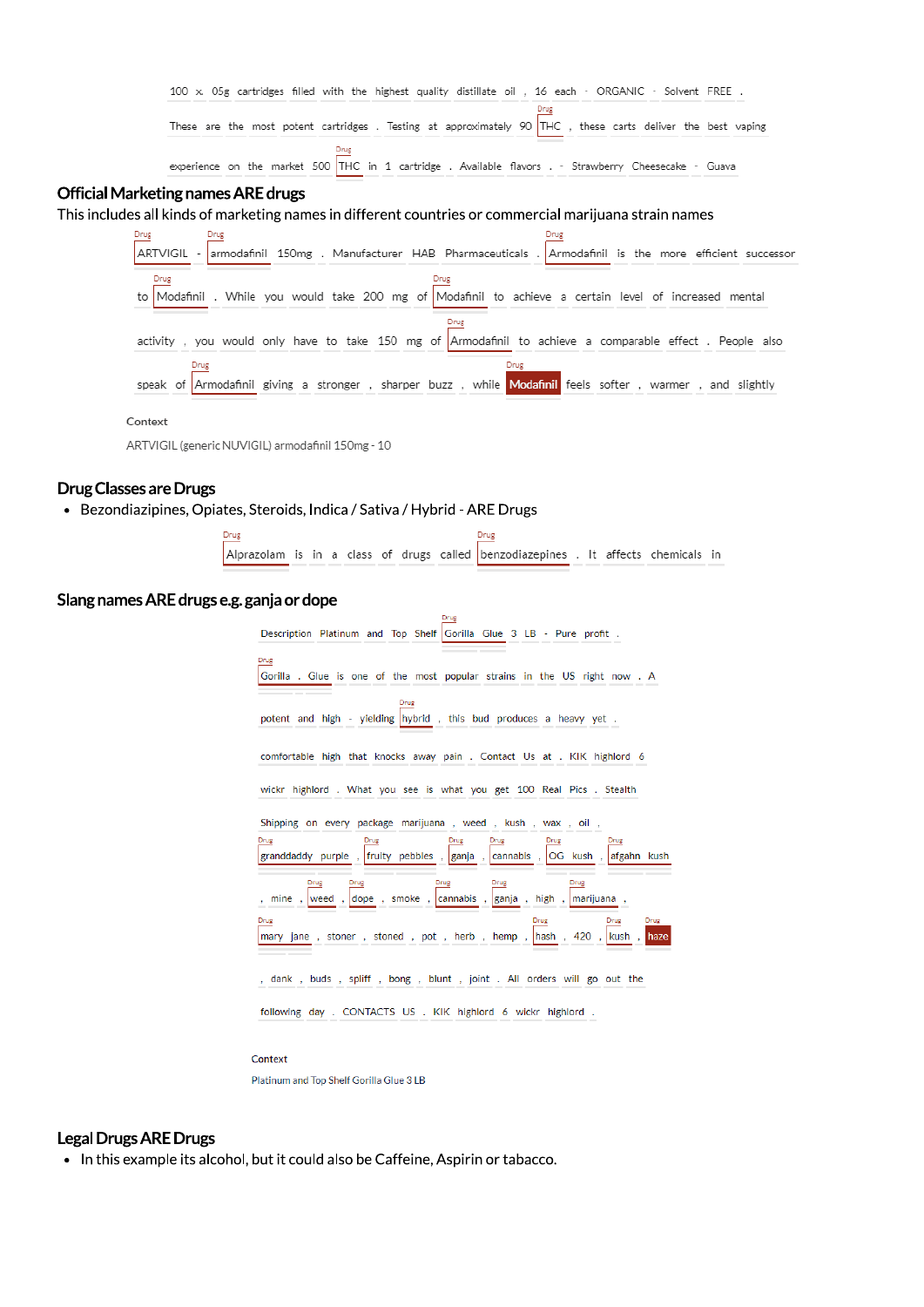| Drug<br>Drug<br>LIQUID GHB SYRUP THIS GHB IS READY FOR USE - NO PREPPING REQUIRED |
|-----------------------------------------------------------------------------------|
| Drug<br>STRONG PURE , 99 .95 PURE BASF GHB , ULTIMATE STEALTH AAA .               |
| Drug<br>DELIVERY GUARANTEED. NEVER COMBINE WITH ALCOHOL CHECK FAQ                 |
| BEFORE USE.                                                                       |
|                                                                                   |
| Context                                                                           |
| GHB LIQUID SYRUP 250ml GHB (BASF)                                                 |

### If a drug is mentioned but doesn't clearly indicate which drug it is, do NOT label it. (e.g. Orange Red bull Pills)

"Fishscale Powder", "These Mitsubishi Pills" or "This strain" will refer to a drug but its not clear, which drug it is exactly. In this case only XTC IS a drug and pills is NOT a drug. Drug

| Hello people if you want to try out the real dutch $xtc$ , we recommend to try |
|--------------------------------------------------------------------------------|
| our orange redbulls. They are high quality pills with good presses and also    |
| strong, so i recommend to take it in halves when you try for the first time.   |
| Context                                                                        |
| 100X ORANGE REDBULLS XTC 280MG                                                 |

The form / strength / adjectives of the drug shall NOT be labelled.

• At Ecstasy(XTC) it doesn't matter if they are Green Mitsubishi with 200mg



• Or that they have the imprint "OT-20" or "V-3605" on them. Those are NOT drugs.

### The Producer or Manufacturer of the drug, is NOT a Drug

This also excludes creations from Drugdealers like Drcokes megasniff or MegaBelt IsolatorVapes. None of those are drugs.

In the example below Helix Pharma is only the producer and superdrol is the drug.

1 bottle of Helix Pharma superdrol 10 mg x 100 units .

Context HELIX PHARMA SUPERDROL 10MG X 100 UNITS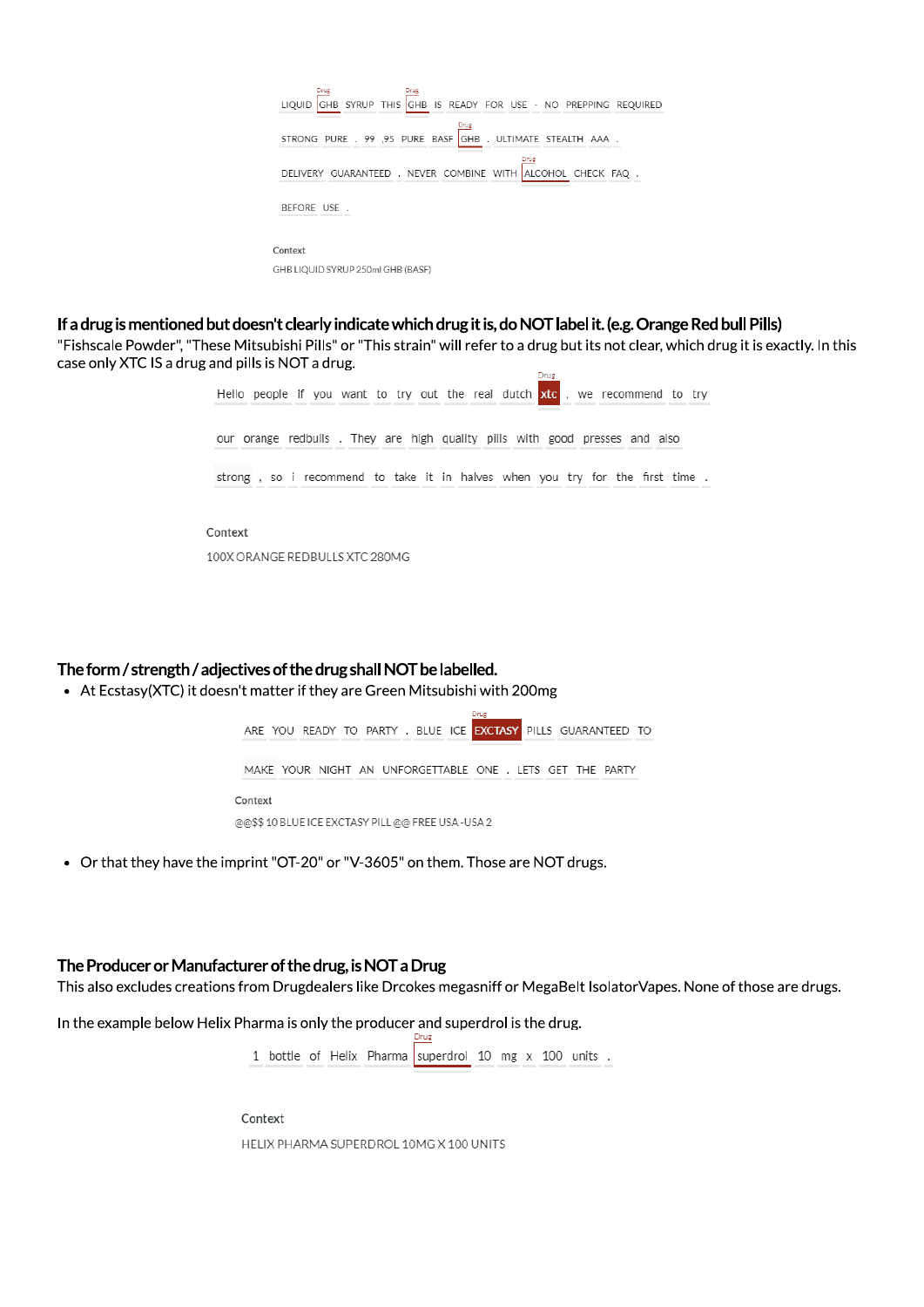### Natural chemicals which are part of your body are NOT a drug.

• Dopamin or estrogen do something to your body, but are NOT produced as drug and therefore we DON'T label them.

### Processed Items like edibles are not always a drug.

Only the words which clearly refer to a drug are drugs. Brownies, Vapes or Candies are by itself not a drug, only the form!

## NO DRUG in the TEXT?? - IMPORTANT

- If you cannot find any drug in the text, just annotate the first word with the tag "NONE" and continue.



This is for anyone who wants to share the love . This is also for situations

when a package is reshiped and both show up and you feel like paying for the Context Tip Jar Aka IOU Payments

## **HOW TO LABEL? - IMPORTANT**

We want to label tokens which belong together as ONE single span:

Two tokens which are part of the same drug e.g. the "Master Yoda" Cannabis strain shall be labelled as single span. (Same goes for OG Kush or Master Kush etc.)

| Drug                                 | Drug                                                                                             | Drug         |  |
|--------------------------------------|--------------------------------------------------------------------------------------------------|--------------|--|
|                                      | Master Yoda Medical Grade Indica, strong medicine Master Yoda is. This strain                    |              |  |
|                                      |                                                                                                  | Drug         |  |
|                                      | however, is not about brute Force, as the original Master Yoda would know                        |              |  |
| Drug                                 | Drug<br>, and the sativa side of this mostly indica buzz has just enough of an uplifting<br>Drug |              |  |
|                                      | balance to please just about anyone . Master Yoda clinched 1st Place at High                     |              |  |
| Drug                                 | Times Cannabis Cup in 2012, where the OG Kush and Master Kush cross was                          | Drug<br>Drug |  |
|                                      | already a local favorite . Growers also like this strain for its hybrid resilience               |              |  |
|                                      | and its 8 week flowering time . As always our shipments are vacuum sealed                        |              |  |
| with zero smell.                     |                                                                                                  |              |  |
| Context                              |                                                                                                  |              |  |
| 14g Master Yoda Medical Grade Indica |                                                                                                  |              |  |

If there is a character (e.g. " or '-') inside of drug name -- include it in the labelling. The labels are not allowed to be separated!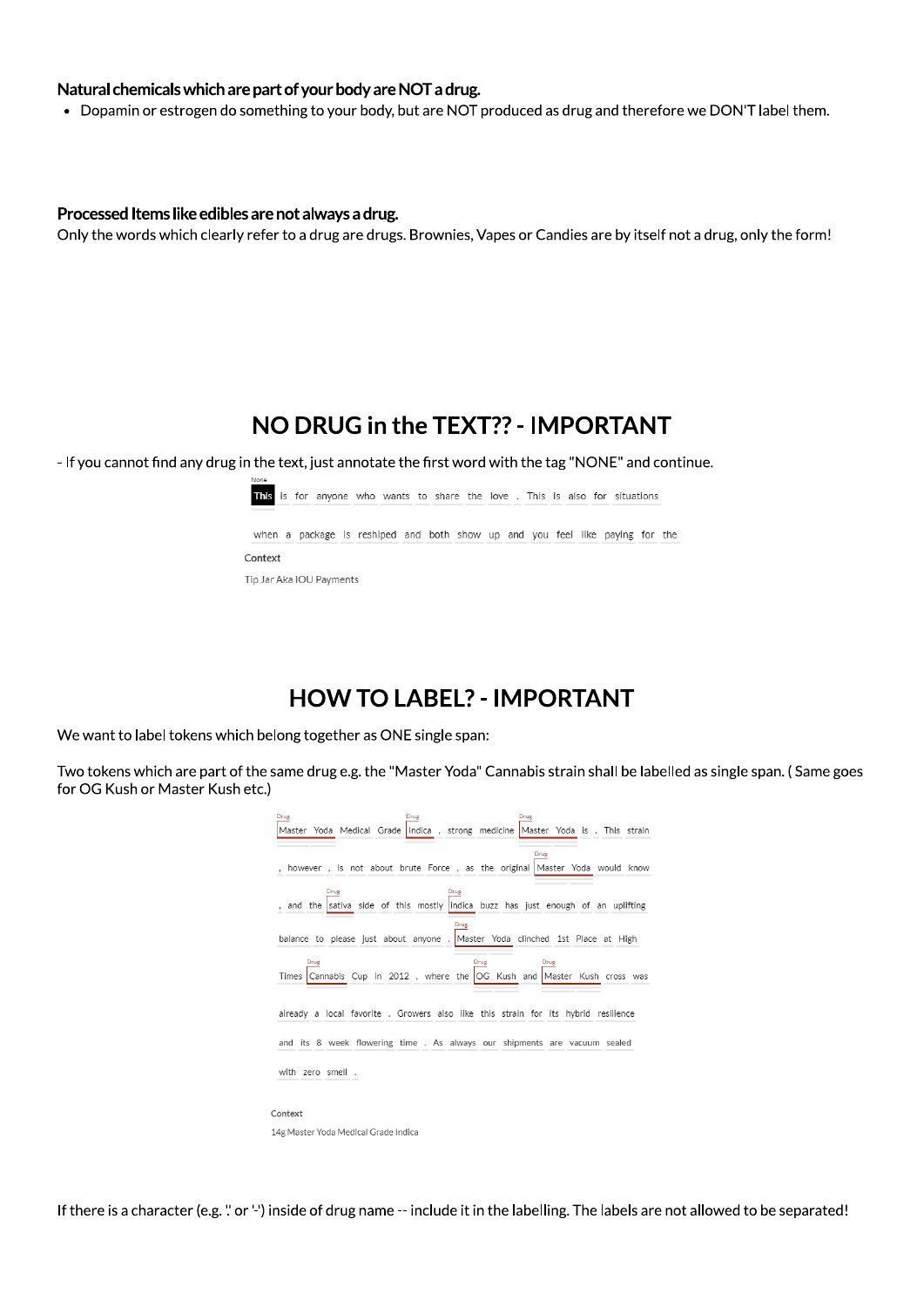

Are you unsure about what is a drug? No problem - RE-OPEN thiswholesome descriptionfor details or check the info of the "Drug" Class.



## **Test Question Review**

When you get a test question wrong, you'll be able to review your mistakes in a special version of the tool. The errors you made will be underlined in red.